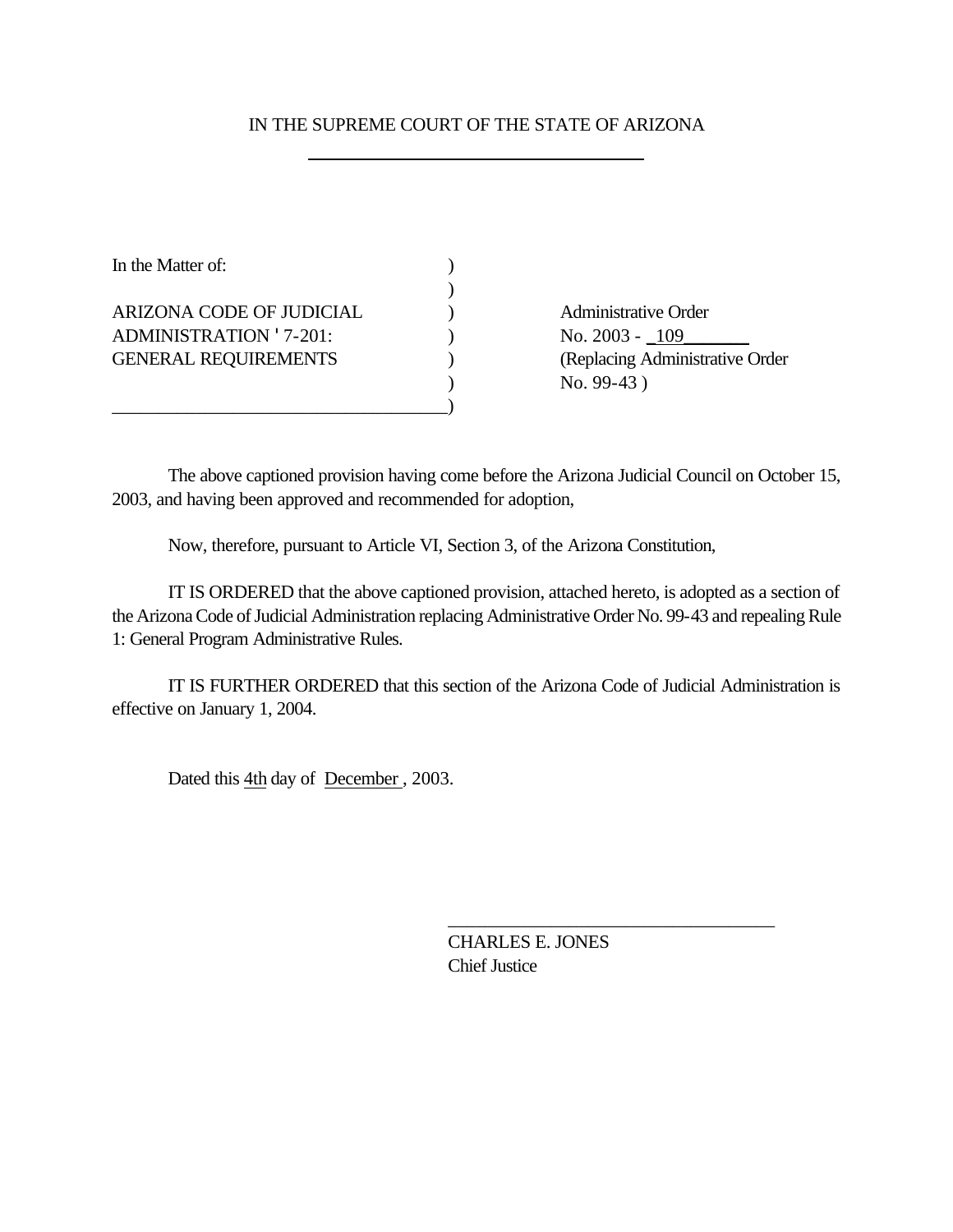### **ARIZONA CODE OF JUDICIAL ADMINISTRATION**

# **Part 7: Administrative Office of the Courts Chapter 2: Certification and Licensing Programs Section 7-201: General Requirements**

#### **A. Definitions.**

"Active" means a valid and existing certificate to practice in the specified profession.

"Advice" or "advisory letter" means written communication reminding a certificate holder of the obligations of certification, or an instruction designed to assist the certificate holder in improving or modifying behaviors or procedures.

"Censure" means an official statement of displeasure identifying a certificate holder has violated a provision of the applicable sections of the Arizona Code of Judicial Administration (ACJA) or statutes.

"Certificate holder" means any entity or individual granted certification pursuant to the applicable ACJA section and Arizona law.

"Certification" means a certificate issued by the program coordinator to a person or entity when the person or entity has met all requirements for certification, pursuant to the applicable ACJA section and Arizona law and has been granted an authorized document and certification number attesting the certificate holder may exercise the privileges of certification.

"Complaint" means a written statement of allegations against a certificate holder that initiates an investigation.

"Deputy director" means the deputy director of the administrative office of the courts (AOC), or the deputy director's designee.

"Director" means the administrative director of the courts, or the director's designee.

"Disciplinary action" means a decision to begin either informal or formal disciplinary proceedings against a certificate holder, after a finding of probable cause the certificate holder has committed misconduct.

"Expired" means the certificate of a certificate holder has lapsed on the specified expiration date, the certificate has not been renewed and the certificate holder is no longer authorized to practice in the specified profession or occupation.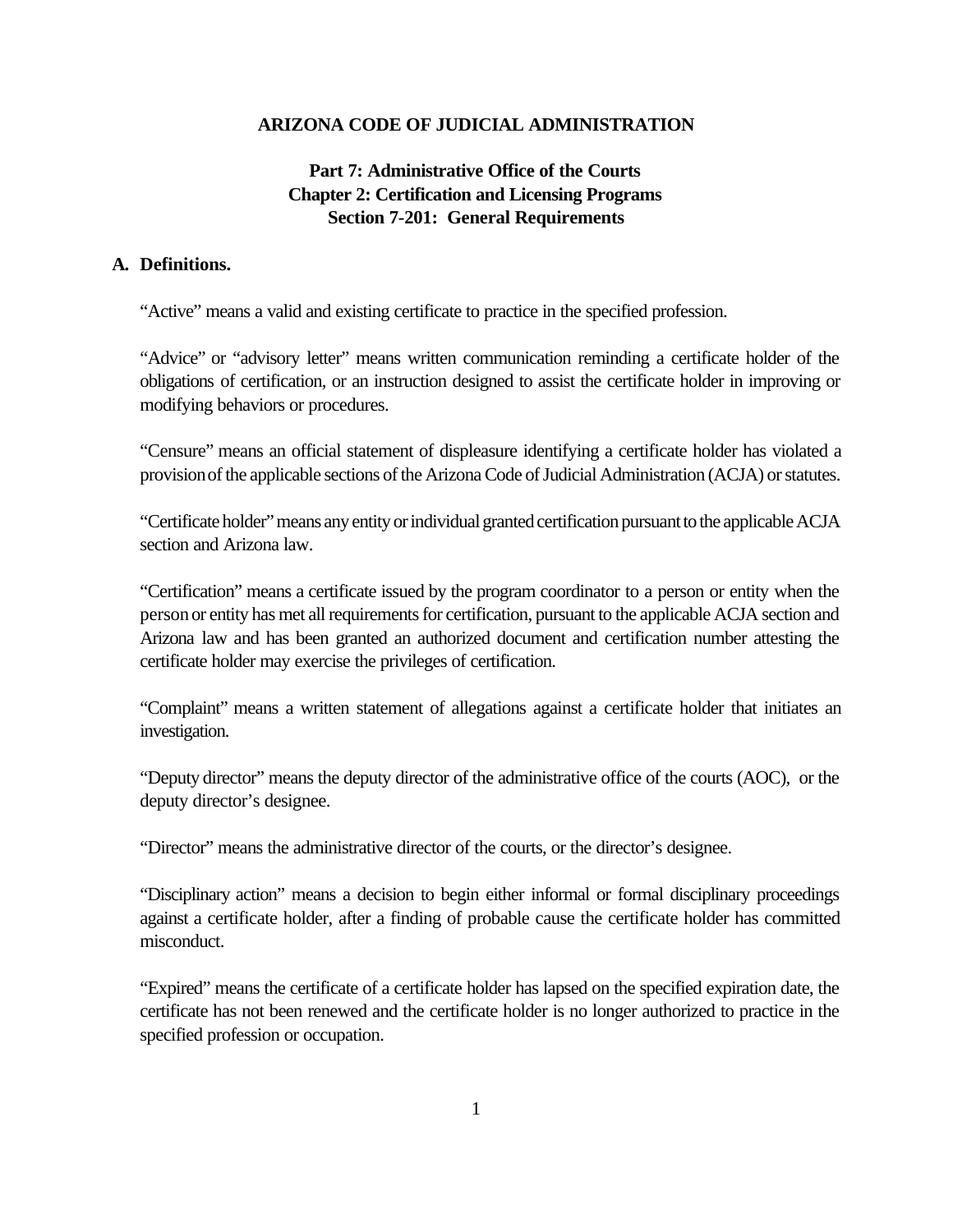"Formal disciplinary proceedings" means the process initiated upon a finding of probable cause where a document is served on a certificate holder setting forth specific acts of alleged misconduct by the certificate holder and notifying the certificate holder of the intent to seek disciplinary action and the certificate holder's right to request a hearing.

"Good cause" means a legally sufficient ground or reason, based upon the circumstances of the presented case.

"Hearing officer" means an individual appointed pursuant to this section, to preside over an administrative hearing regarding the denial of initial or renewal certification or a complaint regarding alleged misconduct of a certificate holder.

"Inactive" means a certificate holder who voluntarily decides to not practice in the specified profession or occupation for a specified period of time and who is not the subject of any pending disciplinary action.

"Informal disciplinary proceedings" means the process initiated when a determination is made that the alleged misconduct by the certificate holder does not warrant the filing of formal charges.

"Letter of concern"means communication stating a certificate holder has violated a provision of the applicable sections or statutes and a finding by the director informal discipline is appropriate. "Probable cause" means reasonable grounds for belief in the existence of facts concerning alleged misconduct by a certificate holder, warranting the filing of informal or formal charges against the certificate holder.

"Probation" means a sanction that allows the certificate holder to practice in their profession or occupation under specified conditions.

"Program coordinator" means the staff appointed by the director to administer a program.

"Program specific section" means the adopted section of the ACJA applicable to a specified profession or occupation governed by this section, specifically, §7-202: Fiduciaries; §7-203: Confidential Intermediary and §7-205: Defensive Driving Program.

"Registration" means, for the purposes of this section and the program specific sections, the same as "certification."

"Revoked" or "revocation" means a certificate is terminated as a result of disciplinary action, after a finding of probable cause pursuant to formal disciplinary proceedings.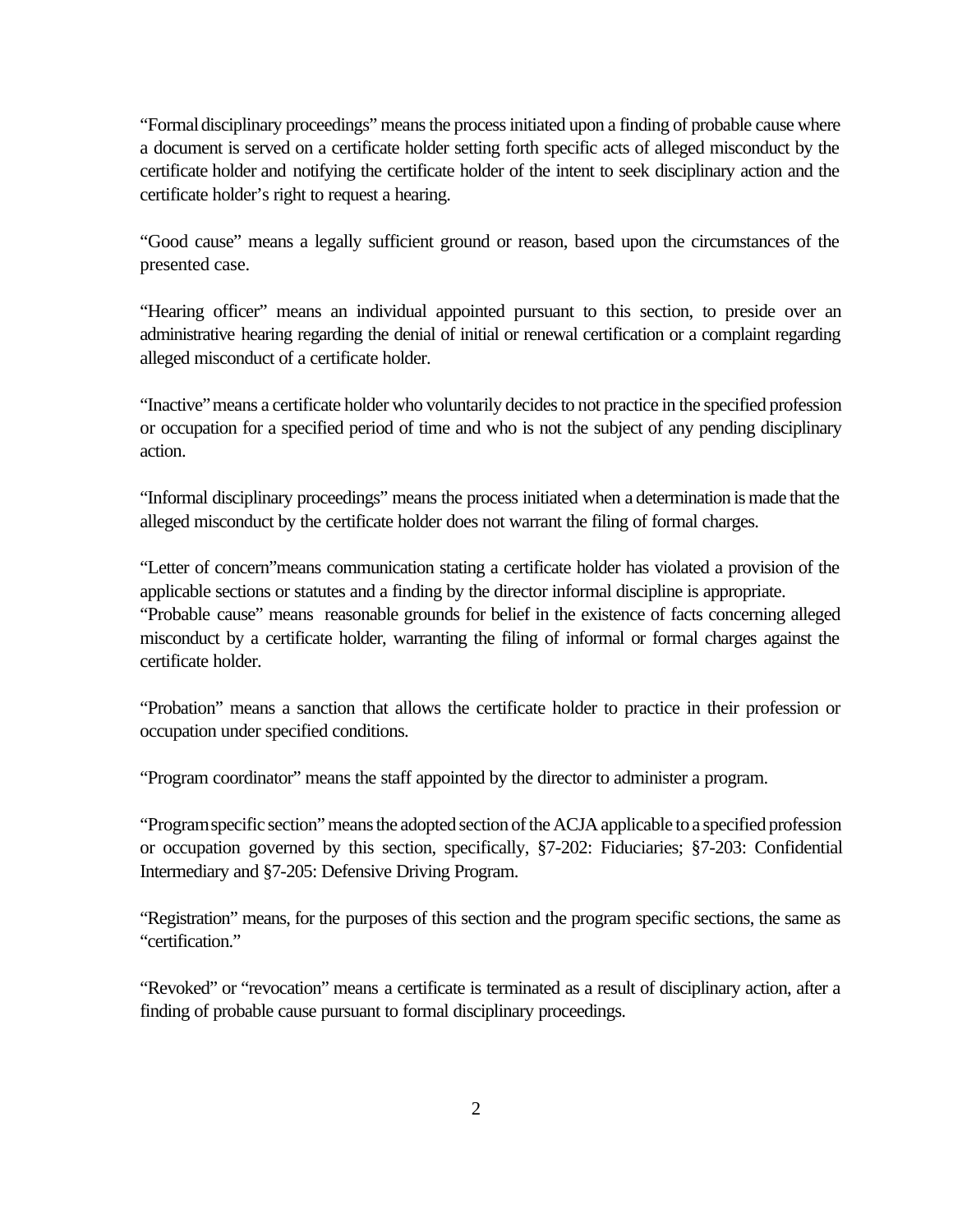"Sanction" means an explicit and official action by the director resulting from a certificate holder's failure to comply with the laws, court rules, ACJA sections or court orders relevant to the certificate holder's profession or occupation.

"Section" means the referenced provision of the ACJA.

"Suspended" or "suspension" means a certificate is not revoked, but the certificate holder is not permitted to exercise the privileges of the certificate for a set period of time as the result of disciplinary action by the director.

"Valid" means a certificate currently in effect, issued and signed by authorized staff of the applicable program and not expired, surrendered, suspended, or revoked.

"Voluntary resignation" means a process where a certificate holder voluntarily decides to discontinue practice in the specified profession or occupation and surrenders their certificate to practice.

- **B. Applicability.** This section is read together with the program specific section applying to the applicant's or certificate holder's profession or occupation. In the event of any conflicts between this section and the program specific section, the program specific section shall govern. Reference to "these sections" refers to ACJA §7-201: General Requirements and the program specific sections. §7-201 applies to certification of confidential intermediaries pursuant to A.R.S. §8-134 and ACJA §7-203, certification of fiduciaries pursuant to A.R.S. §14-5651 and ACJA §7-202 and certification of defensive driving schools and instructors pursuant to A.R.S. §§28-3395 through -3399 and ACJA §7- 205.
- **C. Purpose.** This section specifies the application, certification and renewal of certification and the complaint, disciplinary and hearing process for the certification programs. The purpose of the certification and discipline processes is protection of the public.

## **D. Administration**.

- 1. Role and Responsibilities of the Supreme Court. Pursuant to A.R.S. §8-134(I), §14-5651(A) and §28-3395(B), the supreme court is responsible for administering the Confidential Intermediary Program, Fiduciary Program and Defensive Driving Program.
- 2. Role and Responsibilities of the Director. The director:
	- a. Shall develop application and renewal forms, training, certification examinations and policies and procedures in conformity with this section and the program specific sections, §§7-202, - 203 and -205. The director is responsible for enforcement of the applicable laws, this section and the section of the ACJA applicable to each profession or occupation. The director may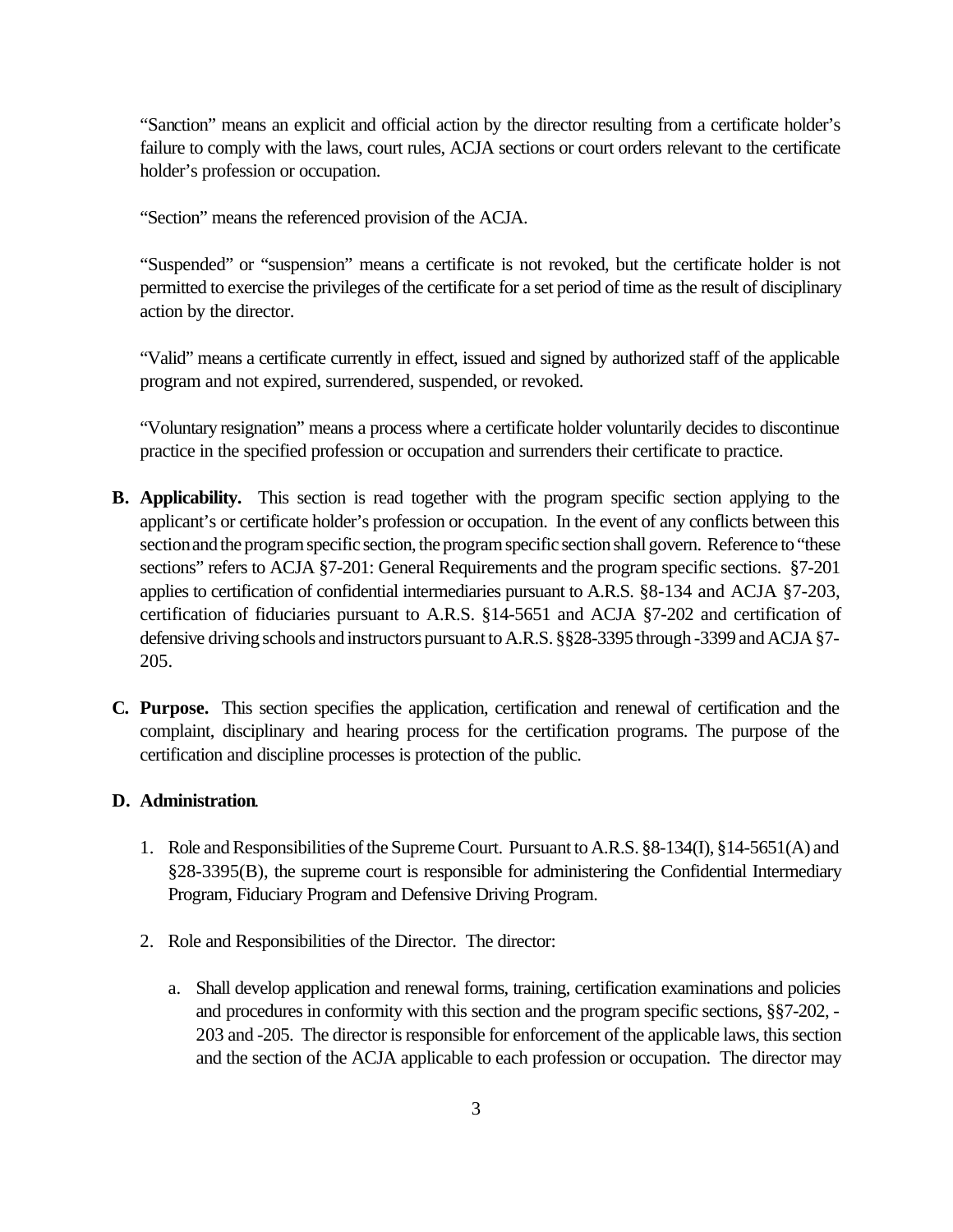delegate any other person to exercise or discharge any power, duty or function, whether ministerial or discretionary, vested in the director. The designated person shall act on behalf of the director and by delegated authority.

- b. Has the authority to approve or disapprove matters of administration of each program.
- c. May appoint an advisory committee to make recommendations on any matter and may develop guidelines for the appointment, term of appointment of committee members and meeting requirements.
- d. Shall resolve complaints alleging misconduct by certificate holders and may take any of the actions specified in subsection H(24).
- e. May, pursuant to the ACJA, administrative orders and A.R.S. §41-2401(D)(8), initiate an audit or review of a certificate holder to determine if the certificate holder is in compliance with statutes, court rules, administrative orders, court orders, local rules, the ACJA including the codes of conduct and any other legal or ethical requirement relating to the certificate holder's profession or occupation. The following provisions apply to audits or reviews:
	- (1) Confidentiality.
		- (a) Working papers associated with the audit or the review of files maintained by the programs are not public records and are not subject to disclosure, except to court staff in connection with their official duties, the attorney general, county attorney or law enforcement agencies.
		- (b) Upon completion of an audit or review the final report issued to the affected party is a public record subject to public inspection.
	- (2) Subpoena. The director may subpoena witnesses or documentary evidence, administer oaths and examine under oath any individual relative to the audit or review.
	- (3) Referral. Where appropriate, the director may refer the audited or reviewed certificate holder for investigation by a pertinent agency, including investigation by the program specific to the certificate holder's profession or occupation.
	- (4) Violations or Noncompliance. Wilful violation of or wilful noncompliance with an order of the director regarding the audit or review; or wilful noncompliance with a corrective action plan resulting from an audit or review, may result in an order directing the certificate holder to comply. The director may forward a copy of the order or report to the superior court and request the superior court issue an order to require the appearance of the person or the compliance with the director's order, or both. The superior court may treat the failure to obey the order as contempt of court and may impose penalties as though the certificate holder had disobeyed an order issued by the superior court.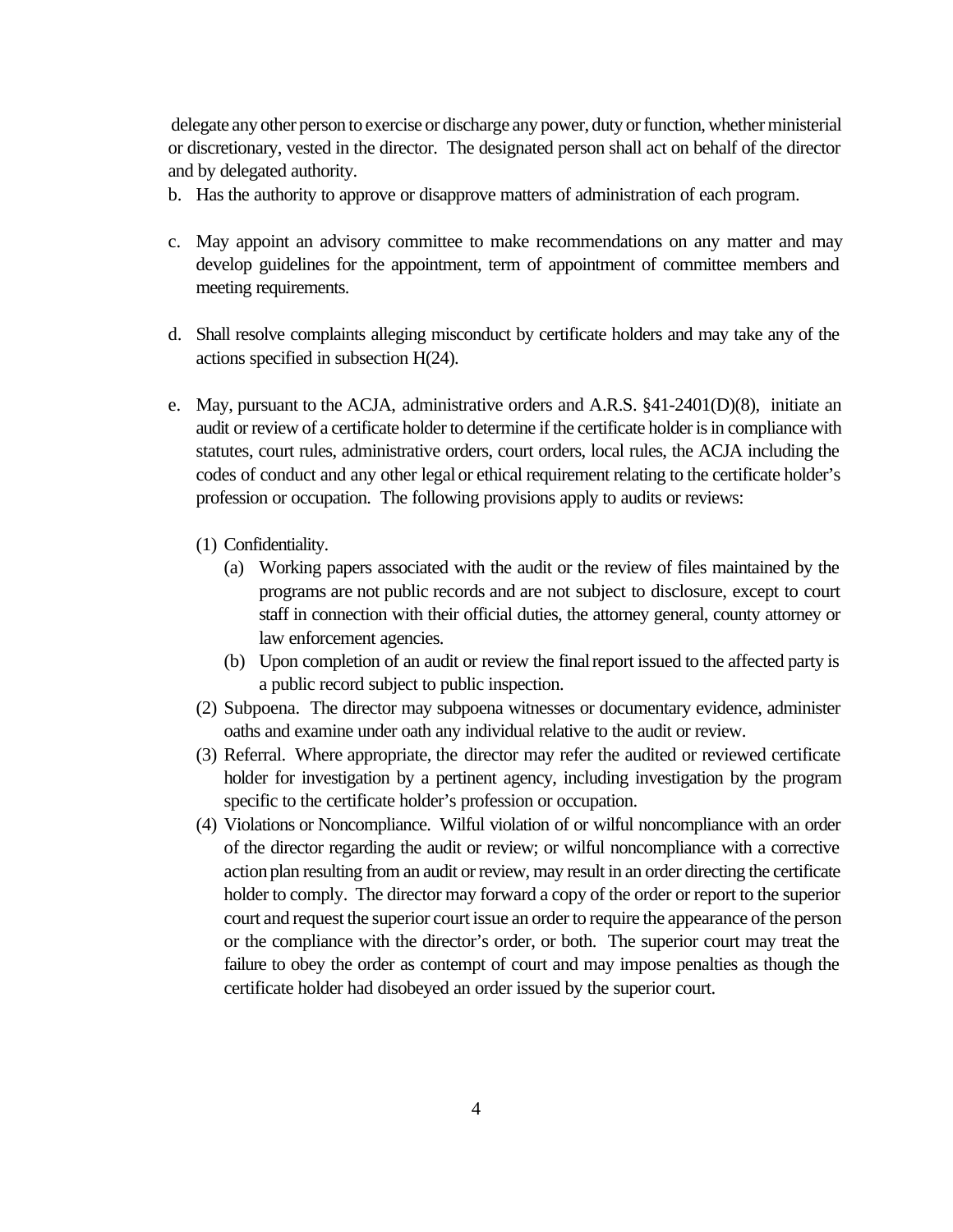- 3. Role and Responsibilities of the Deputy Director. The deputy director shall:
	- a. Serve as the probable cause panelist to review the recommendations of staff regarding a complaint alleging misconduct by a certificate holder, pursuant to subsection H(4);
	- b. May, on the deputy director's own initiative, direct staff to initiate an investigation into alleged misconduct by a certificate holder pursuant to subsections H(3) or H(4); and;
	- c. Serve in place of the director, when designated by the director.
- 4. Role and Responsibilities of the Program Coordinator. The director shall designate a program coordinator. The program coordinator shall administer the program in compliance with applicable statutes, court rules, administrative orders, this section and the program specific section.
- 5. Computation of Time. For the purposes of this section and the program specific section, the computation of days is calculated as follows: if less than 11 days, intermediate Saturdays, Sundays and legal holidays are not included in the computation and if 11 days or more, intermediate Saturdays, Sundays and legal holidays are included in the computation.

## **E. Initial Certification**.

- 1. Eligibility for Application. An applicant who meets the required eligibility for certification, as specified in this section and the program specific section, may apply for certification.
- 2. Application for Initial Certification.
	- a. Forms. An applicant shall apply for certification on forms provided by the program. The applicant shall sign the completed application, have it duly verified under oath and file it with the program.
	- b. Fees. The program shall collect in advance the applicable certification and training fees specified in the program specific section. The fees are not refundable. An applicant shall make the payment payable to the Arizona Supreme Court, AOC.
	- c. Fingerprinting. If required by the program specific section, pursuant to law, the applicant shall submit a full set of fingerprints, with the fee established by law, to the program for the purpose of obtaining a state and federal criminal records check.
		- (1) The applicant shall provide the program with a readable fingerprint card. The applicant shall pay any costs attributable to the original fingerprinting or subsequent re-fingerprinting due to unreadable fingerprints and any fees required for the submission or resubmission of fingerprints.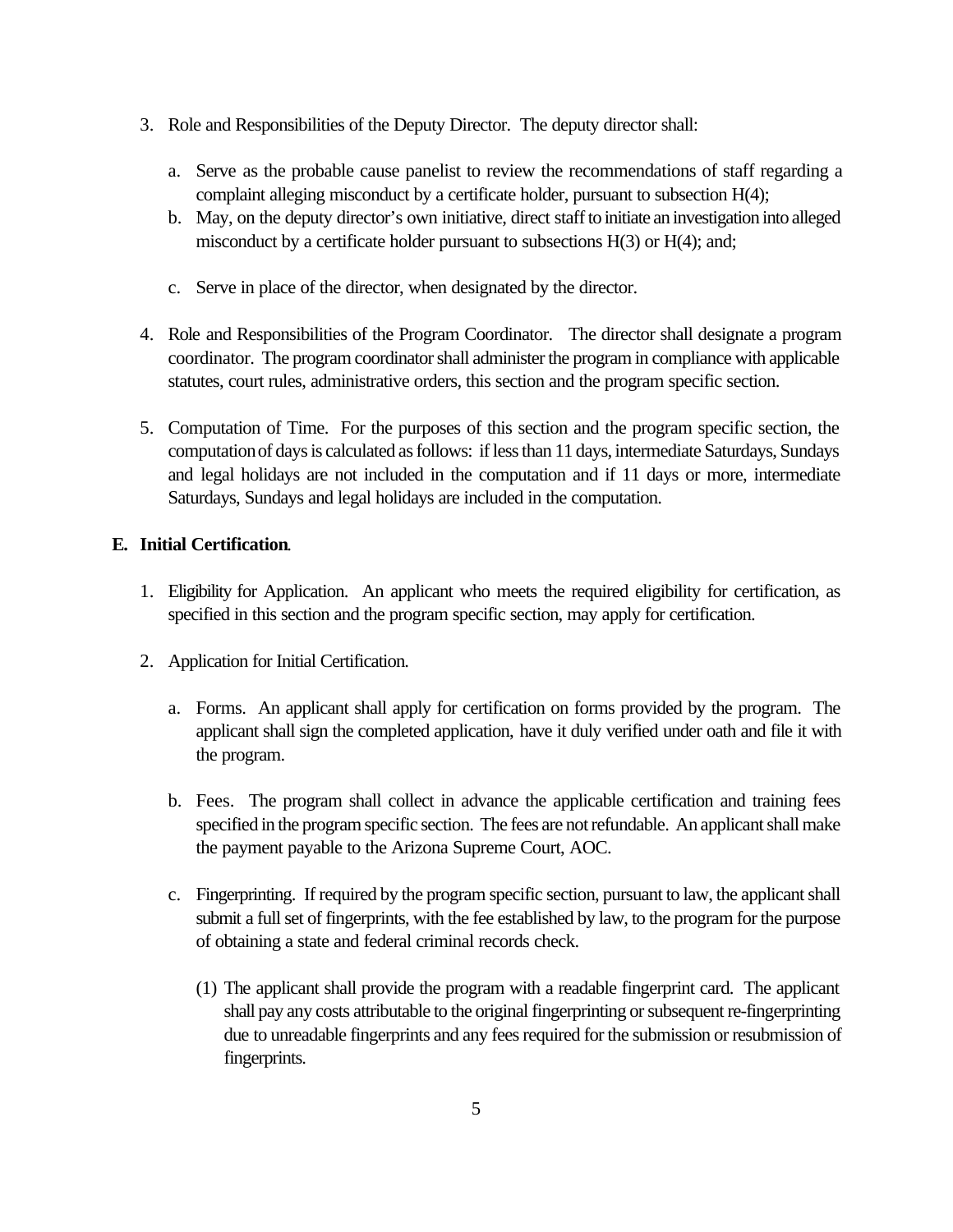- (2) The program shall require the applicant, if definitive fingerprints are not obtainable, to make a written statement, under oath, that the applicant has not been arrested, charged, indicted, convicted of or pled guilty to any felony or misdemeanor, other than as disclosed on the application. If the applicant fails to provide the statement, the program coordinator shall refuse to further process the application.
- (3) The program coordinator may waive the requirement for a fingerprint card and the criminal background check if the applicant has previously provided a fingerprint card to the program and the background check of the applicant has been completed.
- (4) The program shall submit completed applicant fingerprint cards and the applicable fees to the Arizona Department of Public Safety, in accordance with A.R.S. §41-1750 and Public Law 92-544.
- d. Initial Training. If required by the program specific section, an applicant shall attend and complete the initial training session. The program coordinator shall provide the applicant with a document signifying the applicant completed the training. If required by the program specific section, an applicant shall attend the entire training session for eligibility to sit for a certification examination.
- e. Examination. If required by the program specific section, an applicant shall take and pass the examination for initial certification.
	- (1) Administration of the Initial Examination: In administering the examination, the program coordinator shall:
		- (a) Offer the examination on dates in conjunction with the initial training for certification, if initial training is required by the program specific section;
		- (b) Establish a passing grade on the examination and announce this prior to administering the test;
		- (c) Use multiple versions of the test and ensure no copies of the test are released to applicants or the public;
		- (d) Inform each applicant in writing as to whether the applicant passed or failed the examination and if the grade is failing that a reexamination is required; and
		- (e) Make and keep an accurate record of each examination used at each administration of the examination and the score of each person taking the examination.
	- (2) Administration of Reexaminations. The program coordinator shall allow an applicant who fails the examination to:
		- (a) Review the examination papers and grades of the applicant, upon written request. The applicant shall conduct the review during business hours in the presence of program staff and the applicant shall not copy materials provided for the review.
		- (b) Retake the examination one time under the following conditions:
			- (i) The applicant is not disqualified from retaking the examination;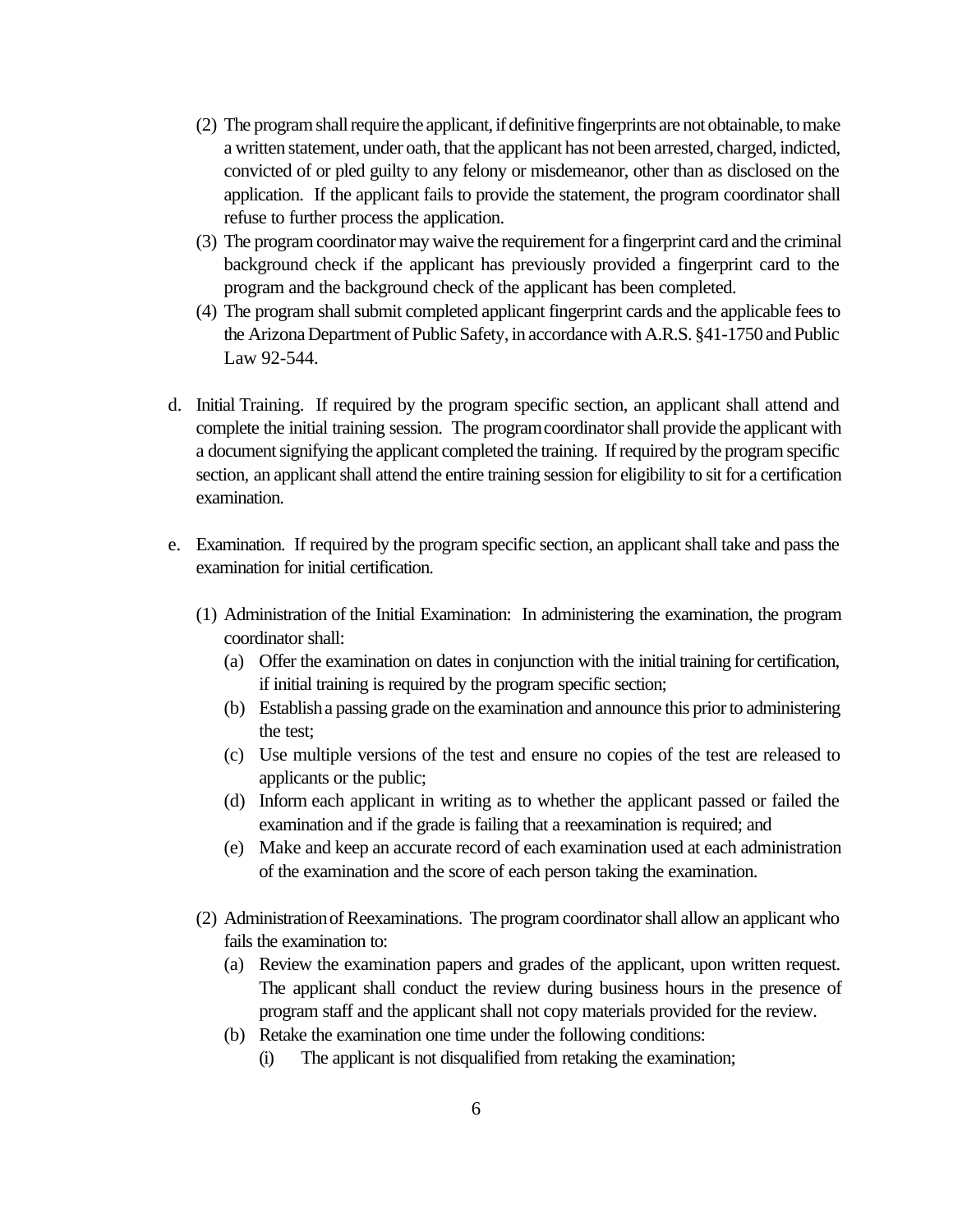- (ii)The applicant sent a written request to retake the examination to the program coordinator within 30 days of the date of the receipt of the examination results; and
- (iii) The applicant takes the reexamination within 90 days of the date of the notice of the examination results.
- f. Additional Information. The program coordinator may require the applicant to provide additional information reasonably necessary to determine if the applicant meets the qualifications specified in this section and the program specific section.
- g. Incomplete Applications. The program coordinator may not process an application until the application is complete.
- 3. Decision Regarding Certification.
	- a. Notification of Certification. The program coordinator shall promptly certify and notify qualified applicants of certification in writing, in accordance with this section and the program specific section. Each qualified applicant shall receive a document, badge or card evidencing certification, stating the applicant's name, date of certification, certificate number and expiration date of the certification. Each certificate shall expire as provided in the program specific section. In addition, unless previously provided, each applicant granted certification shall receive a copy of this section and the program specific section, detailing the responsibilities of the certificate holder.
	- b. Certificate Status. All certificates are valid until expired, surrendered, suspended, or revoked.
	- c. Denial of Initial Certification.
		- (1) The program coordinator shall deny certification of the applicant if the applicant does not meet the qualifications or eligibility requirements described in this section or the program specific section or has not submitted the applicable documents and fees.
		- (2) The program coordinator may deny certification of any applicant for good cause if one or more of the following is found:
			- (a) Material misrepresentation, omission, fraud, dishonesty, or corruption in the application form or attempt to obtain the certification, or in the examination for certification. An applicant's failure to disclose information on the application, subsequently revealed through the fingerprint background check or the investigation of the applicant's application for certification, may constitute good cause for denial of certification;
			- (b) A record of any act constituting material misrepresentation, omission, fraud, dishonesty or corruption on the part of the applicant or an officer, director, partner, member, trustee, or manager of the applicant in business or financial matters;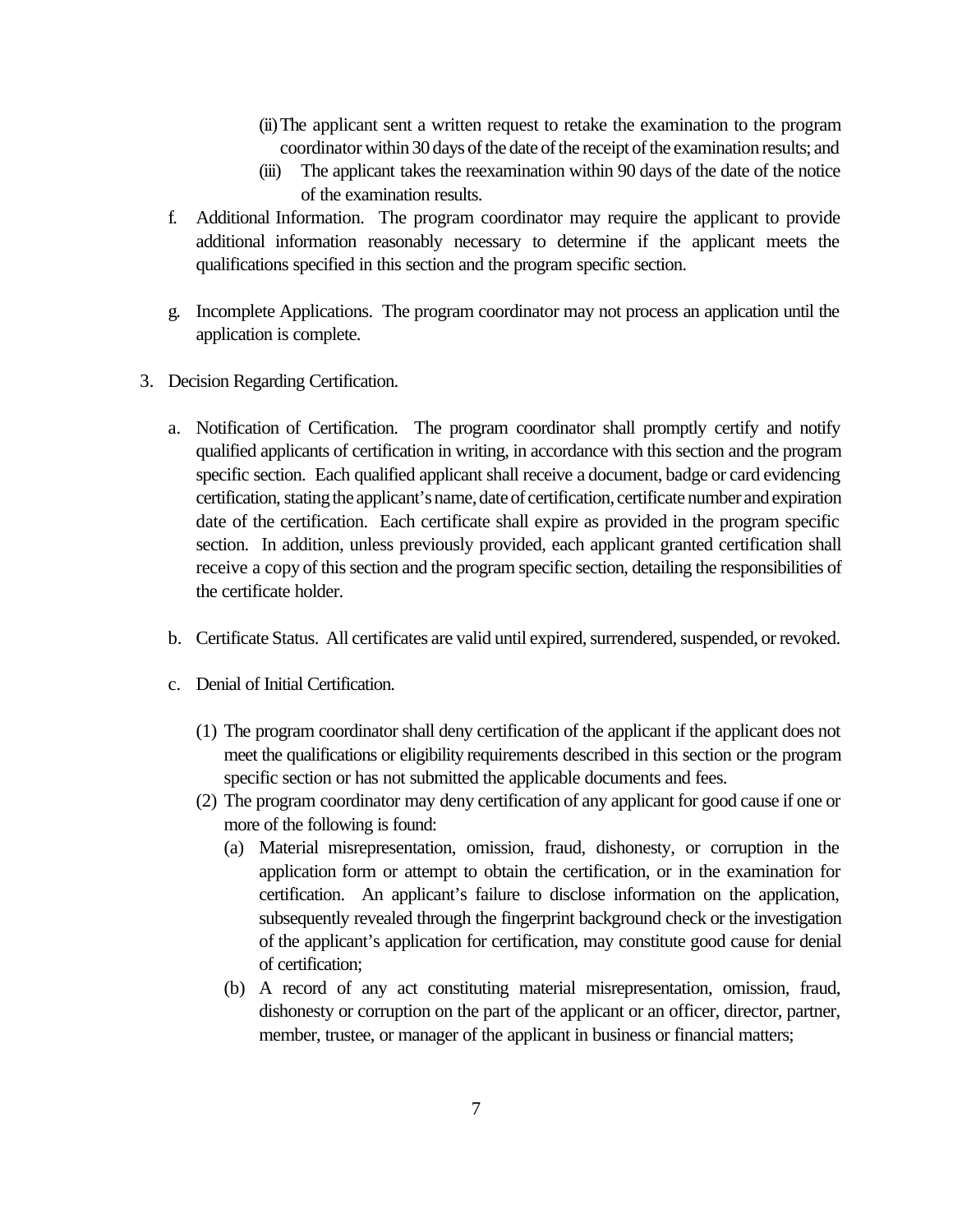- (c) A record of conduct showing the applicant or an officer, director, partner, member, trustee, or manager of the applicant is incompetent or a source of injury and loss to the public;
- (d) A record of a series of complaints by the public, the court or other licensing and regulatory entities;
- (e) The applicant or an officer, director, partner, member, trustee, or manager of the applicant has a record of conviction by final judgment of a felony, regardless of whether civil rights have been restored;
- (f) A record of conviction by final judgment of a misdemeanor involving moral turpitude of the applicant or an officer, director, partner, member, trustee, or manager of the applicant or conviction of a crime that has a reasonable relationship to the practice of the certified profession or occupation, regardless of whether civil rights have been restored;
- (g) Denial, revocation, suspension or any censure of any professional or occupational license or certificate of the applicant or an officer, director, partner, member, trustee, or manager of the applicant;
- (h) The applicant or an officer, director, partner, member, trustee, or manager of the applicant has been found civilly liable in an action involving misrepresentation, material omission, fraud, misappropriation, theft or conversion;
- (i) The applicant or an officer, director, partner, member, trustee, or manager of the applicant is currently on probation, parole, or named in an outstanding arrest warrant of any court;
- (j) The applicant or an officer, director, partner, member, trustee, or manager of the applicant has violated any decision, order, or rule issued by the profession's or occupation's certification program;
- (k) The applicant or an officer, director, partner, member, trustee, or manager of the applicant has violated any order of a court, judicial officer or administrative tribunal;
- (l) The applicant or an officer, director, partner, member, trustee, or manager of the applicant has made a false or misleading statement or verification in support of an application for a certificate filed by another person;
- (m) The applicant or an officer, director, partner, member, trustee, or manager of the applicant has made a false or misleading oral or written statement to the program;
- (n) The applicant or an officer, director, partner, member, trustee, or manager of the applicant has failed to respond or furnish information to the program when the information is legally requested by the program and is in the certificate holder's control; or
- (o) If the applicant is a business, a record of conduct constituting dishonesty or fraud on the part of an employee, board member, or the business.
- (3) The program coordinator shall promptly, in writing, notify each applicant denied certification of the reasons for the denial and the right of the applicant to a hearing, pursuant to subsection  $E(3)(c)(4)$ .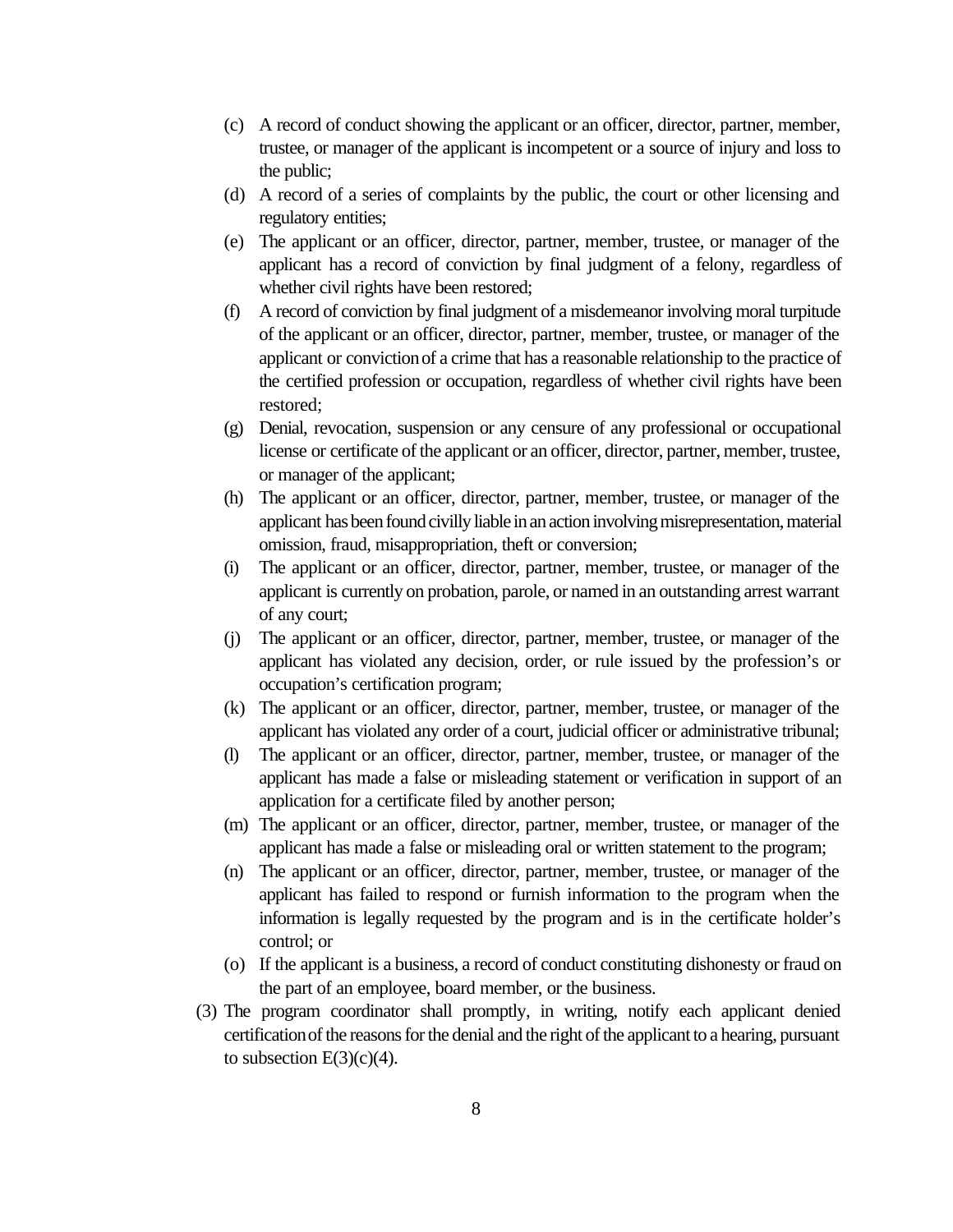- (4) An applicant is entitled to a hearing, on the decision to deny certification if a written request for a hearing is received by the program within fifteen days after receipt of notice of the denial. The applicant is the moving party at the hearing and has the burden of proof. The provisions of subsections  $H(10)$  through  $H(23)$ ,  $H(25)$  and  $H(27)$  apply regarding procedures for the hearing and appeal.
- d. Time Limits on Certification. Applicants shall respond timely to requests for information from the program coordinator and program staff pertaining to their application. Unless the applicant can show good cause as to why the program coordinator should grant additional time, the program coordinator shall not approve any applicant for certification unless the applicant successfully completes all requirements within twelve months of initial application for certification or passing the program specific examination for certification. Failure to complete the certification process within this time period shall nullify and void all applicable examination scores and the applicant shall be required to successfully retake all required examinations and pay the appropriate fees.
- e. Access to Records of Applicants for Certification and Certificate Holders. Unless otherwise provided by law, the following applies to applicant and certificate holder records:
	- (1) Applicant records are not open to the public except for the name of the applicant; and
	- (2) Certificate holder's certification records are open to the public, after home addresses, home or cellular telephone numbers, social security numbers and all other personally identifying information, except for the name of the certificate holder, have been redacted.
- f. Retention of Records. The program shall retain the records of applicants or certificate holders for a period of five years from the last activity in the record.
- g. Unlawful Use of Designation or Abbreviation. A person who has received from the program coordinator a certificate to practice in the program specific profession or occupation is authorized to utilize the designation of "Arizona certified" in connection with their title or name and may use any appropriate abbreviation connected with this certification. No other person or business shall assume or use the title, designation or abbreviation or any other title, designation, sign or card, the use of which is reasonably likely to induce others to believe the person or business holds valid certification issued by the Arizona Supreme Court in the specified profession or occupation.

#### **F. Role and Responsibilities of Certificate Holders.**

1. Code of Conduct. Each individual certificate holder shall adhere to a program specific code of conduct if adopted by the supreme court.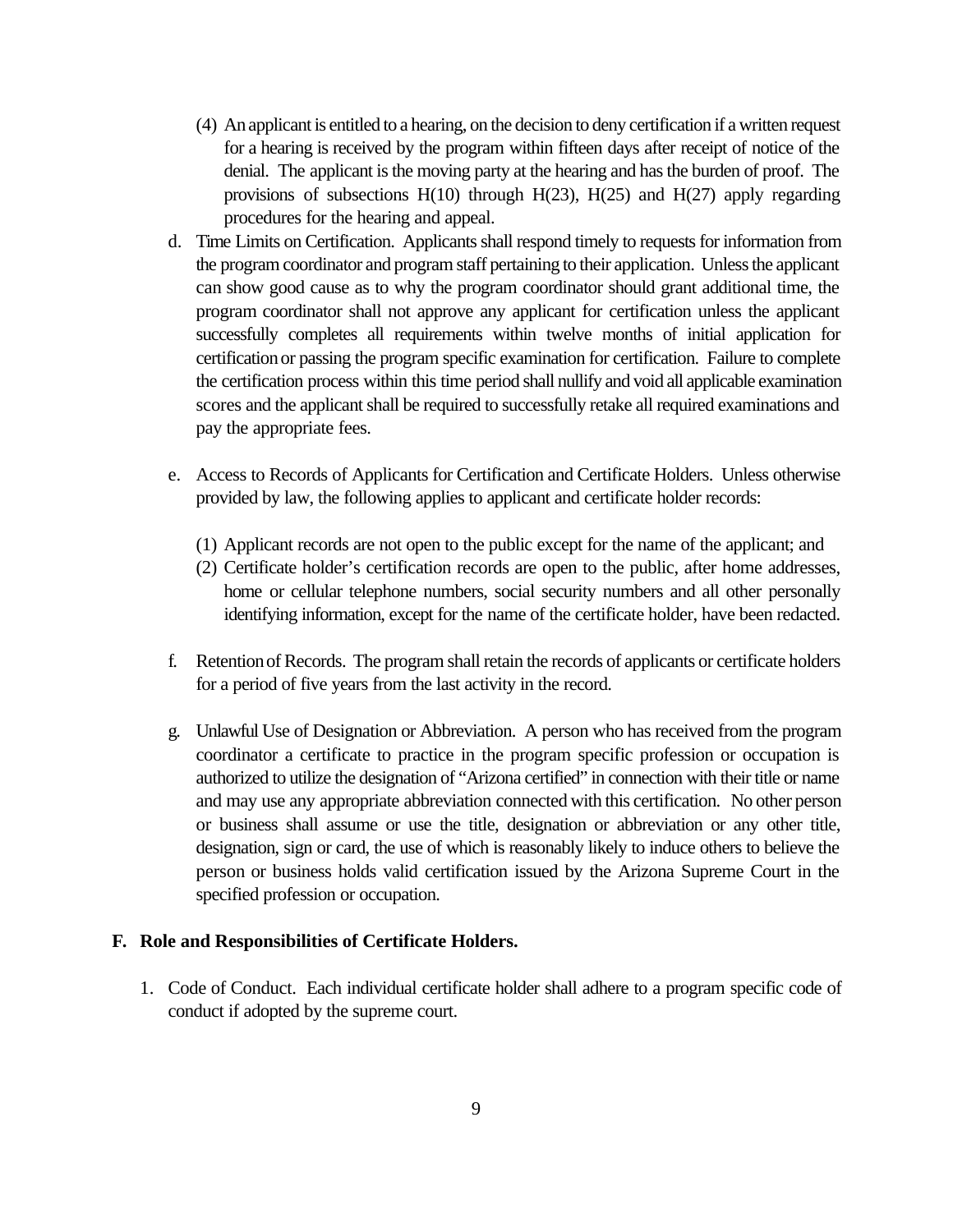- 2. Identification. If required by the program specific section, or upon request by any judicial officer, court employee or member of the public, a certificate holder shall provide proof of certification.
- 3. Assumed Business Name. A certificate holder shall not transact business in this state under an assumed name or under any designation, name or style, corporate or otherwise, other than the legal name of the individual or business entity unless the person or business entity files with the program a statement indicating the name for transaction of the business and the legal full name of the certificate holder.
- 4. Response. An applicant or certificate holder shall respond to requests for information from and shall provide documents to the director, deputy director, program coordinator and program staff pertaining to certification, renewal of certification, complaints alleging misconduct by the certificate holder, investigative inquiries by the director, deputy director, program coordinator or program staff, and any audits or reviews of the practice of the certificate holder. The certificate holder shall respond to any subpoenas or orders issued by the director or any judicial officer. Failure to comply with this subsection by an applicant for certification constitutes good cause to deny the application for certification or renewal of certification. Failure to comply with this subsection by a certificate holder constitutes grounds for discipline.
- 5. Candor. A certificate holder shall not knowingly:
	- a. Make a false statement of material fact or law to a tribunal; or
	- b. Fail to disclose a material fact to a tribunal, except as required by applicable law.
- 6. Change of Name or Address. A certificate holder shall notify the program of any change in name or business, directory, mailing or home address, telephone number or email address within 30 days of any change. The certificate holder shall make this notice in writing by U.S. Post, facsimile or email.
- 7. Voluntary Resignation. A certificate holder in good standing may resign a certificate, however, the resignation is not valid until accepted by the program coordinator. The program coordinator may require additional information reasonably necessary to determine if the certificate holder has violated any provision of this section or the program specific section. The program coordinator shall, within 120 days of the receipt of the voluntary resignation of the certification, either accept the resignation, or the deputy director, based upon the recommendations of the program coordinator, shall institute disciplinary proceedings pursuant to subsection H(1)(a). Upon acceptance of the voluntary resignation, the program coordinator shall designate the certificate of the certificate holder as a "resigned certificate holder in good standing." The resignation does not prevent the commencement of subsequent discipline proceedings for any conduct of the resigned certificate holder occurring prior to the resignation. If the director subsequently imposes a sanction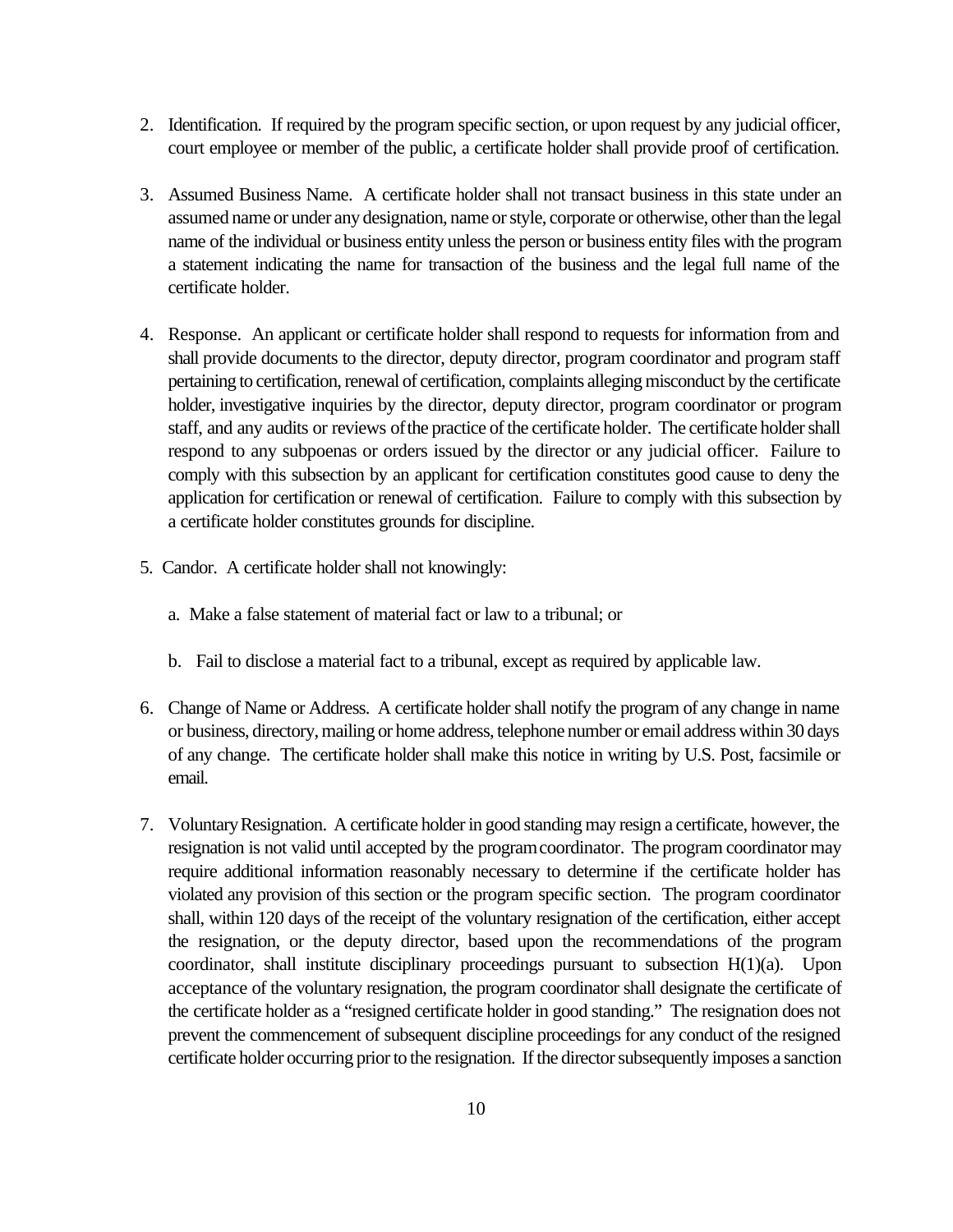upon the certificate of the resigned certificate holder pursuant to subsections  $H(24)$  and  $H(25)$ , the program coordinator shall change the status of the resigned certificate holder's from "resigned certificate holder in good standing" to that of a person so disciplined. The program coordinator shall not accept the resignation if there is a disciplinary complaint pending against the certificate holder.

8. Inactive Status. A certificate holder may transfer to inactive status, upon written request to the program coordinator. Upon acceptance by the program coordinator, the certificate holder shall be placed on inactive status, in good standing. The inactive certificate holder shall not engage in the practice of the profession or occupation of certification for a fee or other compensation while on inactive status and shall not present themselves as a certificate holder. Upon application and payment of any applicable reactivation of certification fee, required by the program specific section, the program coordinator shall return the inactive certificate holder to active status.

### **G. Renewal of Certification.**

- 1. Expiration Date. Certificates shall expire on the date specified by the program specific section. When a certificate holder has filed a timely and complete application for the renewal of certification, the existing certification does not expire until the administrative process for review of the renewal application has been completed. If the renewal application is denied, the existing certification does not expire until the last day for seeking a hearing on the decision pursuant to subsection  $E(3)(c)(4)$ , or if a hearing is requested, until the final decision is made by the director pursuant to subsection H(25). Any certification for which the request for renewal and payment of the fee is not received by the program shall expire as of the expiration date in the program specific section. The program coordinator shall treat any renewal application received after the expiration date as a new application.
- 2. Application. The certificate holder is responsible for applying for a renewal certificate. The certificate holder shall apply for renewal of certification on the form provided by the program. The program coordinator may set a deadline renewal application date, in advance of the expiration date, to allow a reasonable time frame for processing the renewal application.
- 3. Additional Information. Before granting renewal of certification, the program coordinator may require additional information reasonably necessary to determine if the applicant continues to meet the qualifications specified in this section, which may include fingerprinting pursuant to subsection  $E(2)(c)$  or background information, pursuant to subsection  $E(2)(f)$  and the program specific section.
- 4. Decision Regarding Renewal.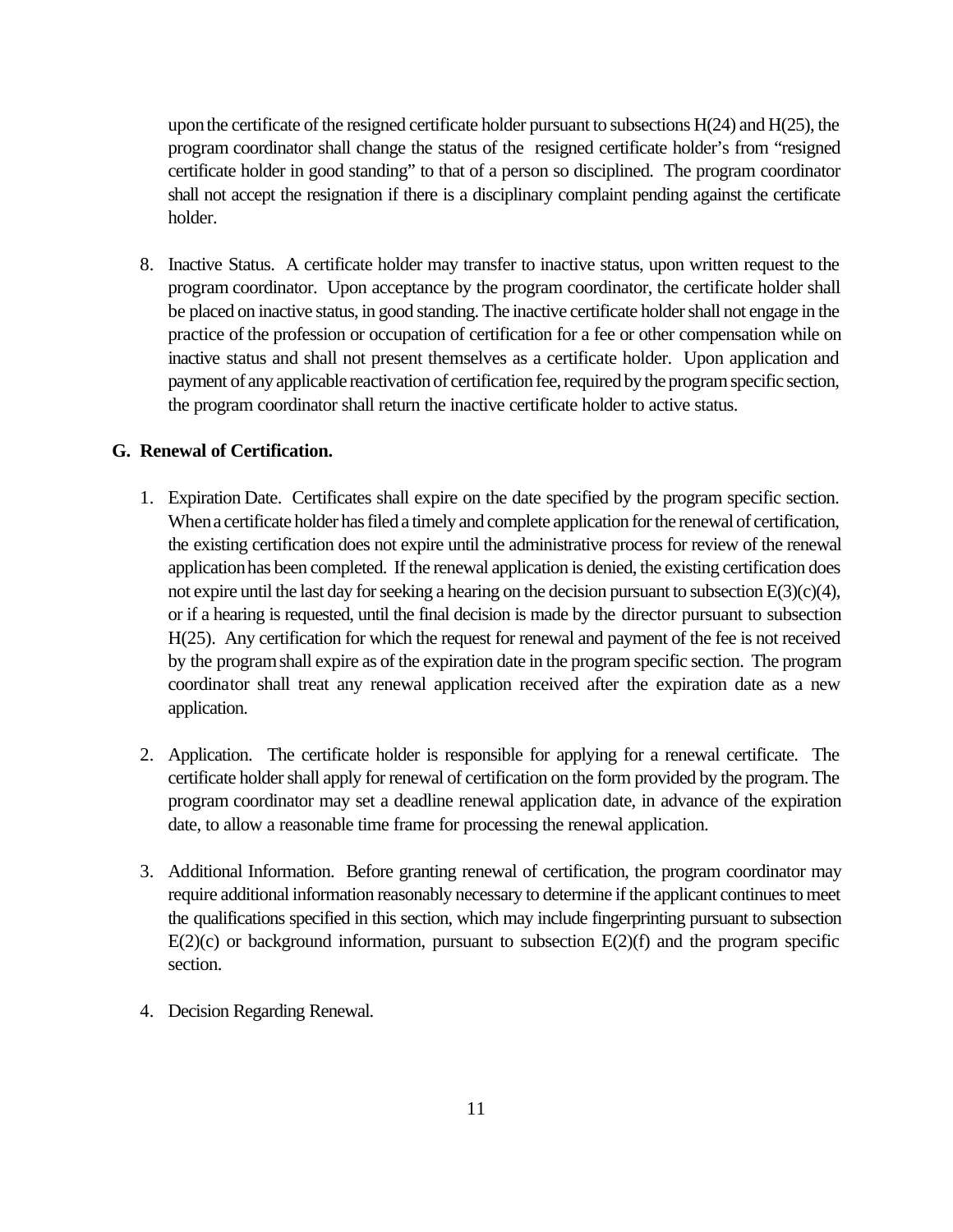- a. The program coordinator may renew a certification if the certificate holder meets all requirements for renewal as specified in this section and the program specific section and pays the renewal fees on or before the expiration date as specified by the program specific section.
- b. The program coordinator shall promptly notify qualified applicants in writing of the renewal of their certification in accordance with this section and the program specific section. Each certified applicant shall receive a document, badge or card evidencing certification, stating the applicant's name, date of certification, certification number and expiration date.
- c. The program coordinator may deny renewal of certification for any of the reasons stated in subsection E(3)(c). The program coordinator shall promptly notify, in writing, each applicant denied renewal of certification, the reasons for the denial of renewal of certification and the right of the applicant to a hearing, pursuant to subsection G(4)(d).
- d. An applicant is entitled to a hearing, on the decision to deny renewal of certification if a written request for a hearing is received by the program within fifteen days after receipt of notice of the denial. The applicant is the moving party at the hearing and has the burden of proof. The provisions of subsections H(10) through H(23), H(25) and H(27) apply regarding procedures for hearing and appeal.

## **H. Complaints, Investigation, Disciplinary Action and Hearings.**

- 1. Complaint.
	- a. All judicial officers and court employees shall, and any person may, notify the program if it appears a certificate holder has violated this section or the program specific section. The complainant shall provide the complaint in writing with sufficient specificity to warrant further investigation. The complaint shall also provide the name and telephone number of the complainant. The deputy director may authorize the program coordinator to accept a verbal complaint if the complainant is unable or unwilling to provide the complaint in writing. In addition, the deputy director may proceed with an investigation, without a written complaint, pursuant to subsection H(3)(a).
	- b. A certificate holder is subject to disciplinary action if the director finds one or more the following applies to the certificate holder:
		- (1) Violation of or noncompliance with applicable laws, a court order or an order of the director, or any provision of court rules, this section or the program specific section;
		- (2) Failure to perform any duty to discharge any obligation in the course of the certificate holder's responsibilities as required by law, this section or the program specific section; or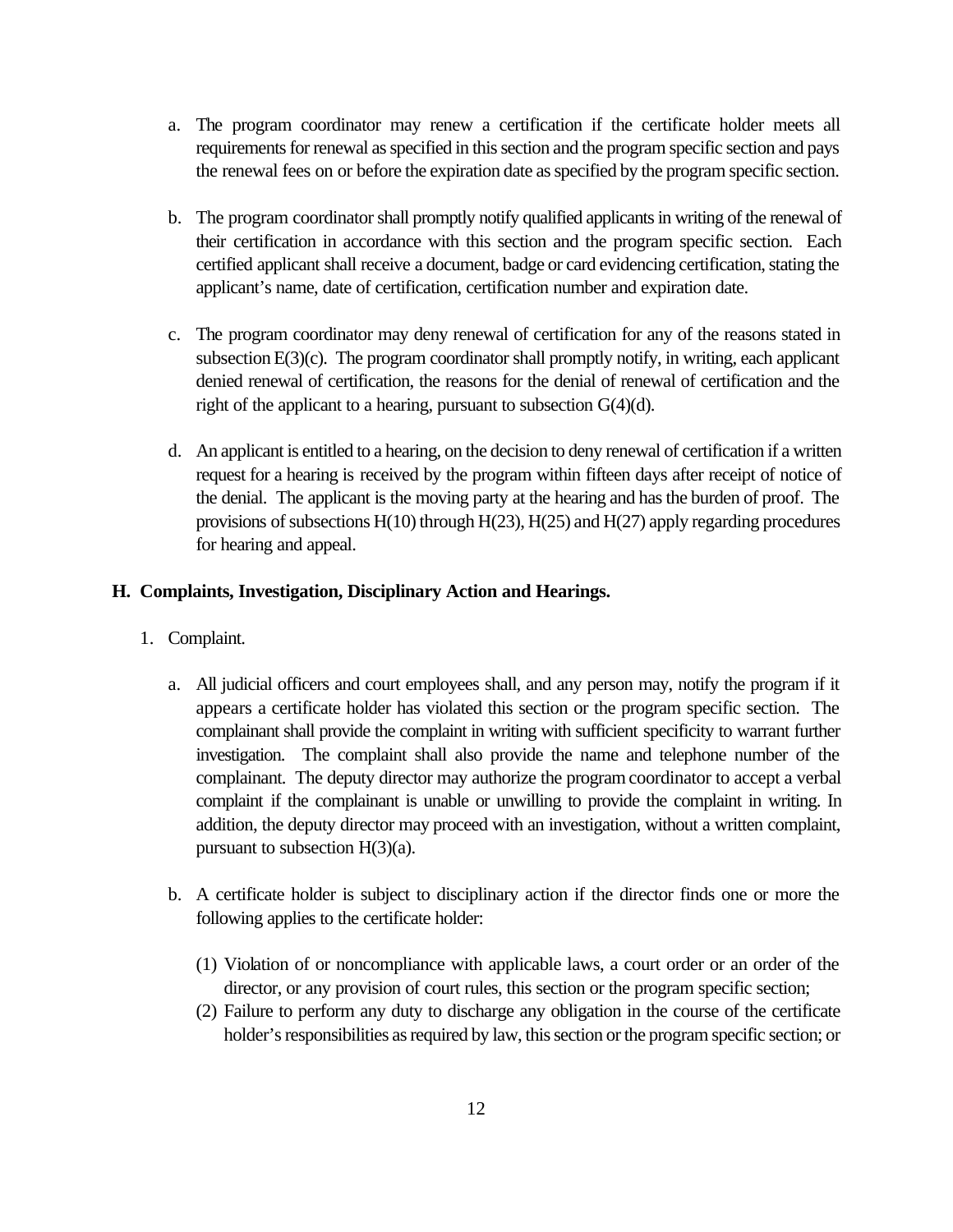- (3) The existence of any cause for which original certification or renewal of certification could have been refused pursuant to subsections  $E(3)(c)$  or  $G(4)(c)$  and the program specific section.
- c. The expiration provisions described in subsection G(1) and the program specific sections do not affect the right of the director to investigate and take disciplinary action regarding the certification of a certificate holder if a complaint or investigation is pending prior to the expiration date.
- d. The director shall dispose of a complaint by dismissal, referral to another entity with jurisdiction or imposition of one or more informal or formal sanctions, as provided by subsection H(24).
- 2. Initial Screening. The program coordinator shall determine if a complaint warrants further investigation and evaluation. If the program coordinator determines the complaint is outside the jurisdiction of this section, the program specific section and the laws applicable to the program, the program coordinator shall recommend to the deputy director the complaint be dismissed. The director, deputy director or program coordinator may refer the complaint to another state agency or entity with jurisdiction, if appropriate.
- 3. Preliminary Investigation and Recommendation.
	- a. Preliminary Investigation. The deputy director, upon the deputy director's own initiative, or upon receiving a complaint, may direct the program coordinator and program staff to conduct an investigation of the complaint to determine if a certificate holder has violated Arizona law, this section, or the program specific section; or for the purpose of securing information useful in the lawful administration of the law, this section, or the program specific section. An investigation is not a prerequisite to disciplinary proceedings under this section if probable cause can be determined without an investigation.
	- b. Conducting the Investigation. The deputy director shall direct the program coordinator and program staff to conduct all investigations promptly, discreetly and confidentially; and may designate one or more persons of appropriate competence to serve as investigators to assist in the investigation.
	- c. Response from Certificate Holder. The program coordinator or program staff shall send the complaint to the certificate holder within a reasonable period of time after commencement of the investigation and shall require the certificate holder provide a written response. The program coordinator, program staff, deputy director and director shall not proceed with disciplinary action without providing the certificate holder the complaint and the opportunity to respond.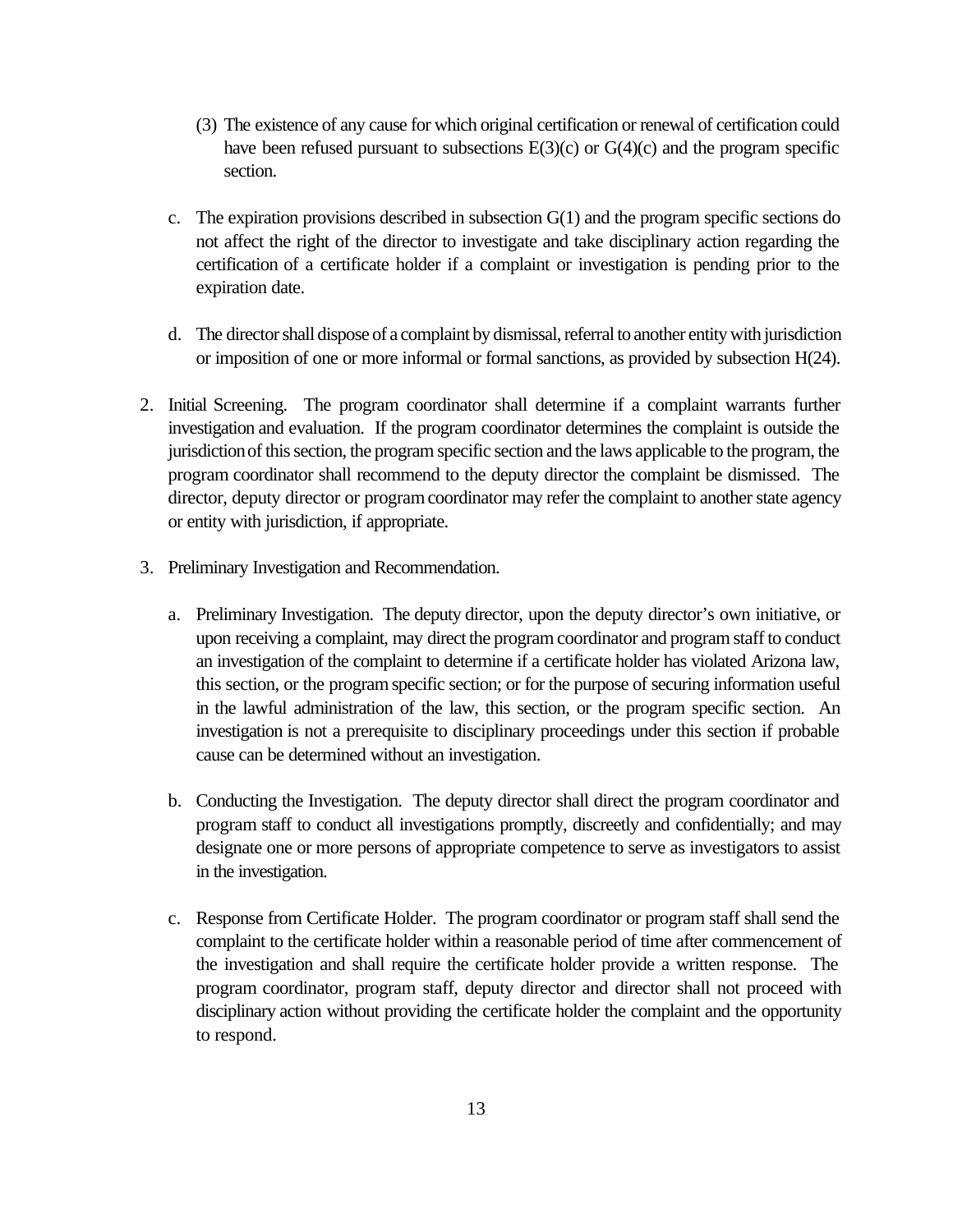Failure by the certificate holder to respond shall not prevent the program coordinator, program staff, deputy director or director from proceeding with an investigation and disciplinary action.

- d. Preparation of Staff Recommendations. Upon completion of the preliminary investigation, the program coordinator and program staff shall prepare a written case summary of the investigation results for review by the probable cause panelist. The summary shall include staff recommendations for disposition of any alleged violations.
- 4. Probable Cause Review. The deputy director, acting in the capacity of a probable cause panelist, shall review the written case summary. The deputy director may agree or disagree with the recommendations contained in the written case summary and may do one or more of the following:
	- a. Direct program staff to investigate further;
	- b. Recommend the director refer the complaint to another entity with jurisdiction;
	- c. Determine probable cause does not exist that the certificate holder has committed misconduct and recommend the director dismiss the complaint. The deputy director shall direct program staff to prepare a notice of dismissal and forward the notice of dismissal to the director within the time frames specified by subsection H(6);
	- d. Direct the program coordinator to send an advisory letter to the certificate holder;
	- e. Make a determination of probable cause that misconduct by the certificate holder has occurred and recommend to the director:
		- (1) The complaint is appropriate for resolution through informal disciplinary proceedings pursuant to subsection H(8);
		- (2) The alleged violations constitute formal charges and direct staff prepare the notice of right to hearing and proceed as provided in subsection H(9); or
		- (3) The alleged violations constitute formal charges and require emergency summary suspension action pursuant to subsections (H)(5) and H(9).
- 5. Emergency Summary Suspension. On a determination of probable cause, if the director finds the public health, safety or welfare requires emergency action and incorporates a finding, the director shall order emergency summary suspension of a certificate holder while the formal disciplinary proceedings are pending. The director shall order program staff to institute the formal disciplinary proceedings within the time frames specified in subsection H(6). The program coordinator shall immediately serve the certificate holder with the notice of the emergency summary suspension and shall notify all applicable courts including superior court presiding judges, clerks of the superior court and superior court administrators of the emergency summary suspension.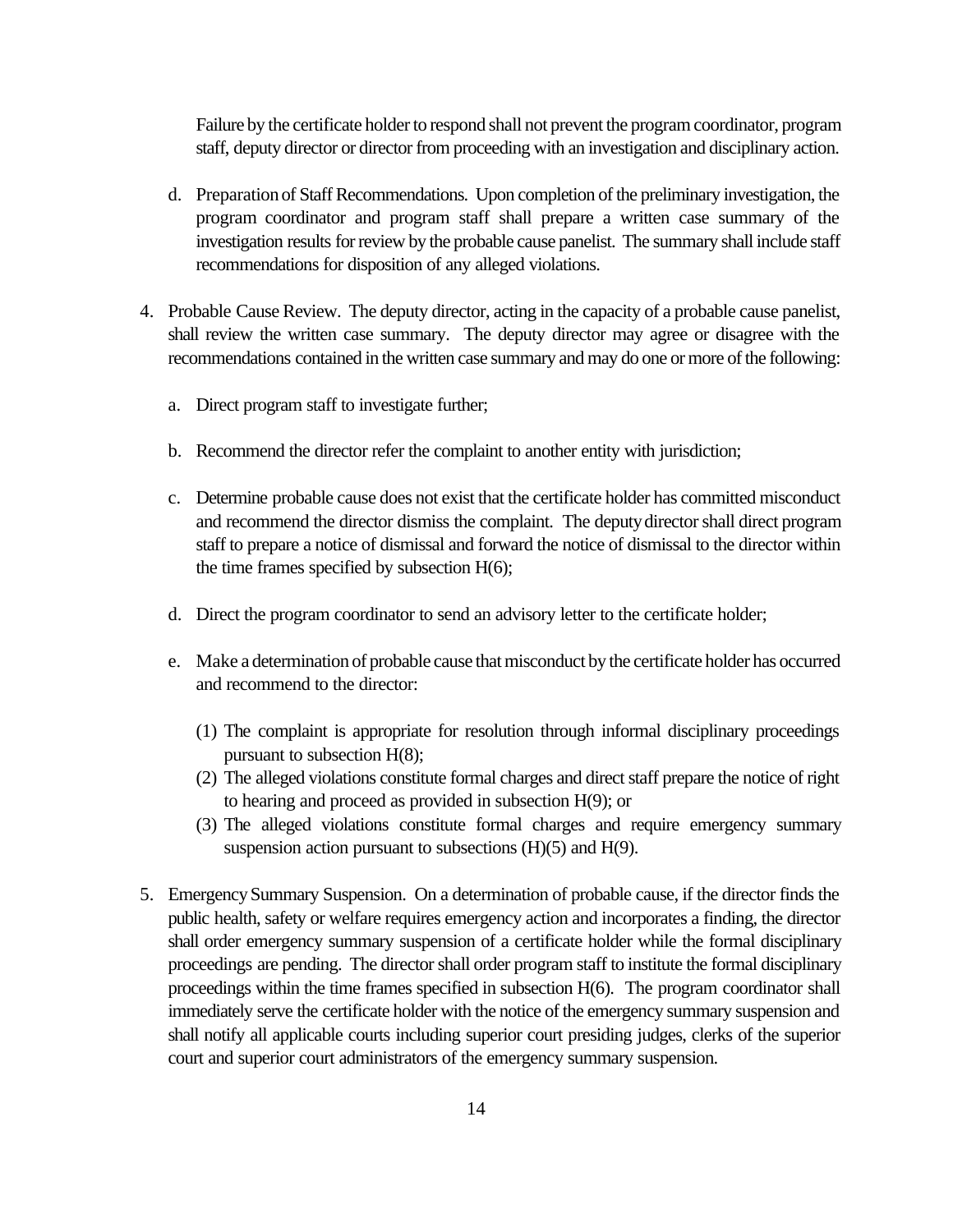- 6. Processing Time Frames. The program staff shall:
	- a. Prepare and forward a notice of dismissal to the director, within fifteen days after the determination by the deputy director there is no probable cause, unless the deputy extends the time for good cause;
	- b. File a notice of informal or formal disciplinary proceedings no later than 60 days from the date of determination of probable cause, unless the deputy director extends the time for good cause;
	- c. File a notice of formal disciplinary proceedings no later than 30 days from the date of an order of emergency summary suspension pursuant to subsection H(5); and
	- d. Process complaints timely, with the goal of processing 98 per cent of all complaints within 22 months from date of receipt to final decision by the director.
- 7. Confidentiality of Complaints. The director, deputy director, program coordinator, program staff and court employees shall keep information or documents obtained or generated by the director, deputy director, program coordinator or court employees in the course of an open investigation or received in an initial report of misconduct confidential, except as mandated by court rules or by this section.
	- a. Confidential information may also be disclosed during the course of an open investigation:
		- (1) To court staff, the attorney general, county attorney, law enforcement and regulatory officials; or
		- (2) If the director makes a finding the disclosure is in the best interest of the public and the interest is not outweighed by any other interests or is not contrary to law.
	- b. Once probable cause is determined all information and documents are open unless:
		- (1) Confidential by law or public record rules adopted by the supreme court; or
		- (2) If the deputy director, as probable cause panelist, determines further investigation is necessary, the information or documents involved in the further investigation shall remain confidential.
- 8. Informal Disciplinary Proceedings.
	- a. Commencement. On a finding of probable cause by the deputy director, the director may commence informal disciplinary proceedings if the director finds the complaint is appropriate for resolution through informal disciplinary proceedings.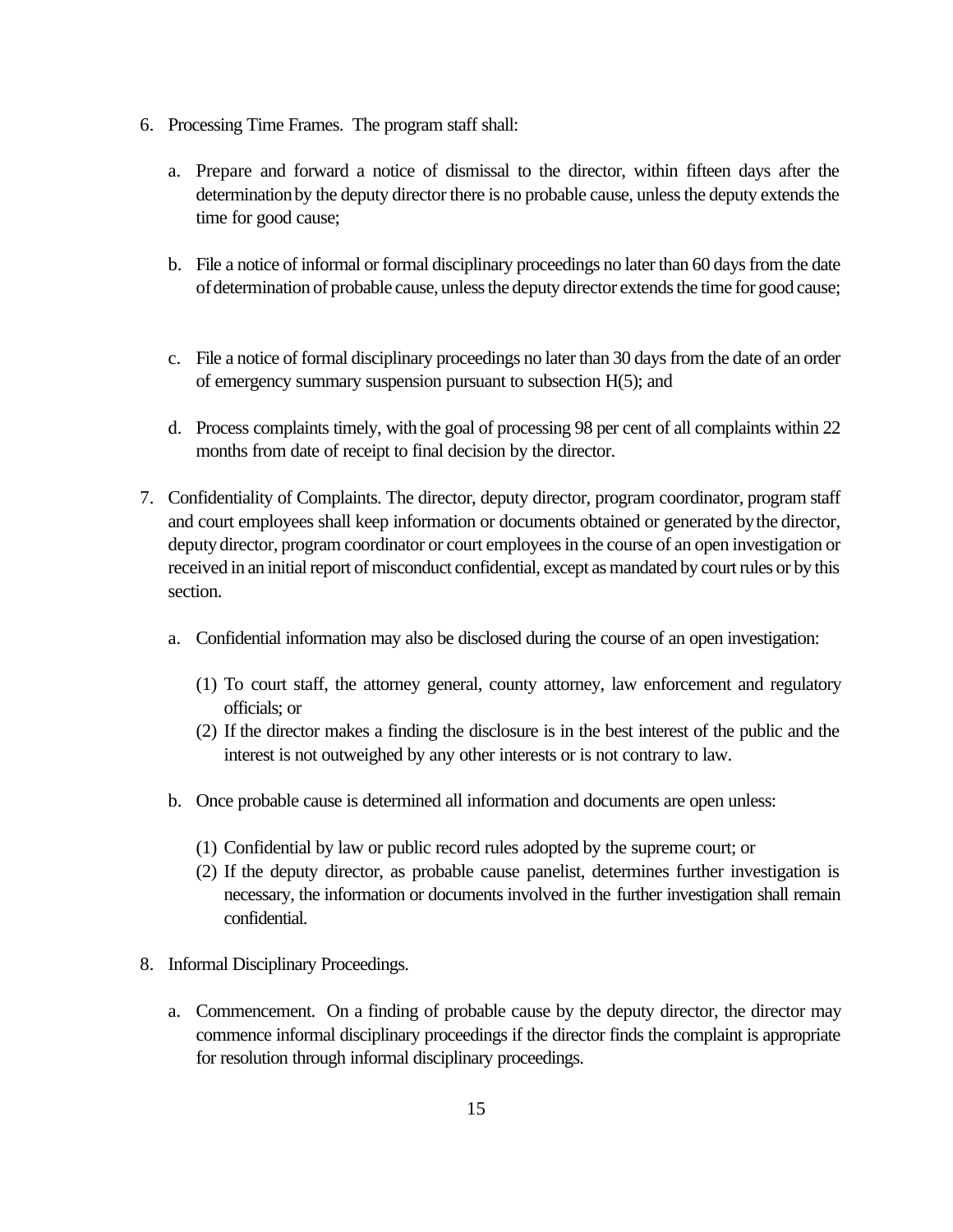- b. Decision of the Director. On review of the recommendation of the deputy director, the director may resolve the complaint through informal disciplinary proceedings and impose an informal sanction pursuant to subsection H(24) or may take other action pursuant to this section. The provisions of subsection H(25) apply to the decision and order of the director. Informal disciplinary proceedings:
	- (1) Do not provide the certificate holder the right to a hearing;
	- (2) May result in the informal sanction of a letter of concern. A letter of concern may be imposed in combination with an advisory letter or with other sanctions imposed pursuant to formal disciplinary proceedings;
	- (3) Are not subject to judicial review pursuant to subsection H(27); and
	- (4) Are not confidential.
- 9. Formal Disciplinary Proceedings.
	- a. Commencement. The director may commence formal proceedings if the deputy director finds probable cause to believe the certificate holder has committed misconduct under this section and recommends the complaint is not appropriate for resolution through informal disciplinary proceedings. The director, upon commencement of formal proceedings, may appoint a hearing officer pursuant to subsection H(14).
	- b. Notice to Certificate Holder. The program coordinator shall serve the formal statement of charges on the certificate holder with a notice advising the certificate holder of the certificate holder's rights pursuant to this section. This notice shall comply with the provisions of subsection H(16).
- 10. Request for Hearing. An applicant for certification or renewal of certification or a certificate holder who has been served with notice of the formal statement of charges may request a hearing within fifteen days of receipt of notice. All demands for a hearing shall specify:
	- a. The ACJA subsection that entitles the person to a hearing;
	- b. The factual basis supporting the request for hearing; and
	- c. The relief demanded.
- 11. Default. A person who fails to request a hearing within the time provided is in default and the program coordinator or the director may proceed with denial of the certification, denial of renewal of certification, or disciplinary proceedings.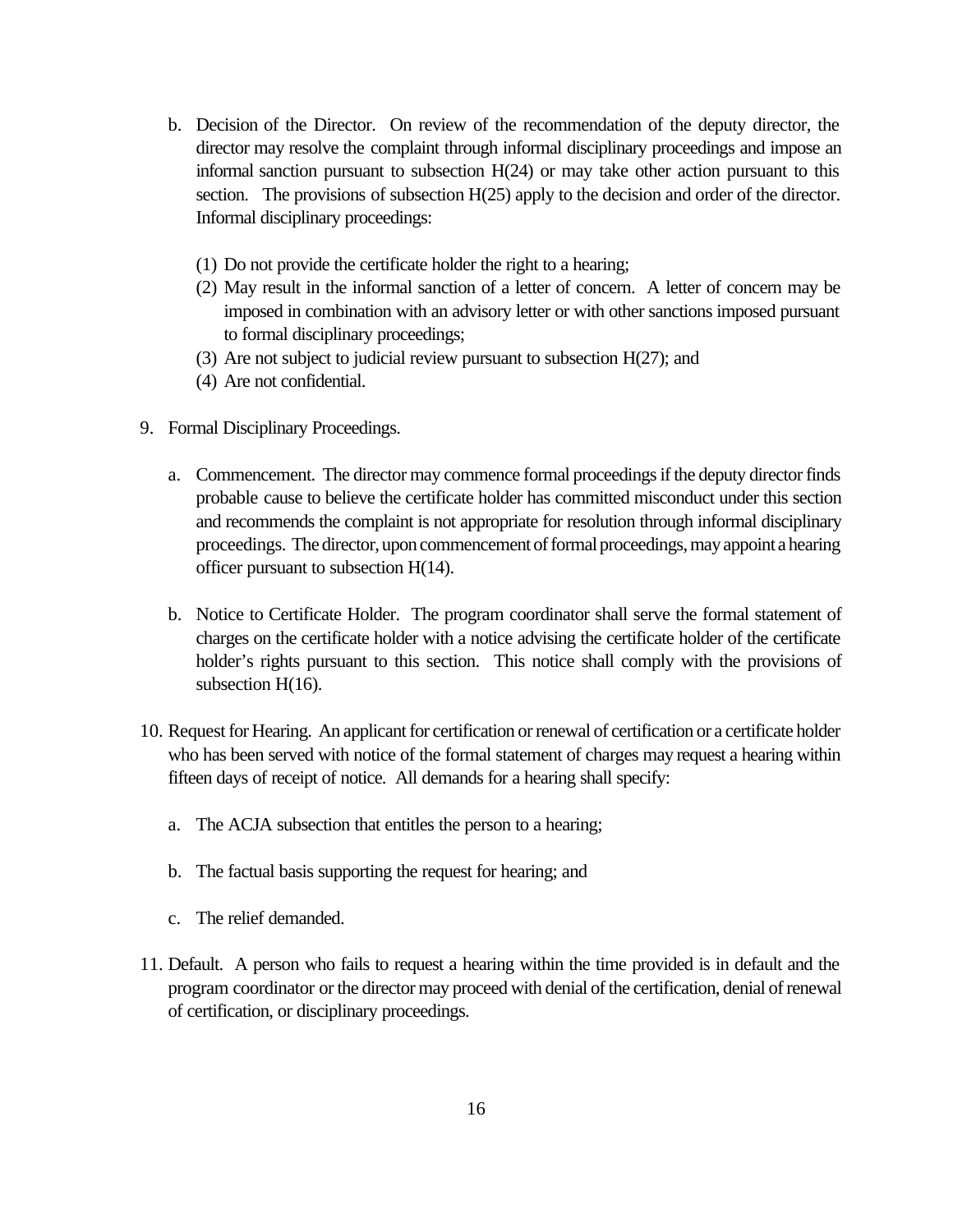- 12. Non-abatement. Unwillingness, failure of the complainant to cooperate with the program, withdrawal of a charge, settlement, compromise between the complainant and the certificate holder, or restitution by the certificate holder shall not abate the processing of any complaint.
- 13. Status of Complainant. The complainant is not a party to the proceeding. The complainant shall receive notice of the final decision resulting from the complaint.
- 14. Appointment of Hearing Officer. The director may appoint a hearing officer, knowledgeable in conducting hearings, to conduct a hearing regarding the denial of initial or renewal certification of an applicant; or alleged misconduct by a certificate holder pursuant to this section or upon written demand by a person entitled to a hearing. The director may request the presiding judge of the superior court in the county where the alleged violation took place to supply the person for appointment as the hearing officer, a hearing room and any other necessary resources.
- 15. Time Line for Hearing. The director or hearing officer shall ensure the hearing is held within 45 days of receipt of the request if the request is made by an applicant, unless postponed by mutual consent for good cause. If the request is from the program coordinator, the hearing officer shall ensure the hearing is held as soon as practical at the discretion of the hearing officer but no less than fifteen days after notice, as required by subsection H(16).
- 16. Notice of Hearing. The program coordinator shall prepare and give notice to the parties, at least fifteen days prior to the date set for hearing.
	- a. The notice shall include the following information:
		- (1) A statement of the time, place and nature of the hearing;
		- (2) A statement of the legal authority and jurisdiction for conduct of the hearing;
		- (3) A reference to the particular sections of the statutes, rules, ACJA sections and policies involved;
		- (4) A short and plain statement of the allegations or factual basis supporting the relief requested. Amendments as necessary, are permitted; and
		- (5) If the notice is for a violation or denial of certification and if the hearing date has not previously been set, a statement indicating the registrant or applicant is entitled to a hearing upon request, if a request is made in writing within fifteen days of receipt of the notice.
	- b. The program coordinator shall accomplish service of the notice by personal service or certified mail return receipt requested to the last business address of record with the program coordinator. Proof of service is made by filing with the hearing officer a verified statement service was made. Service by mail is complete upon deposit in the United States mail.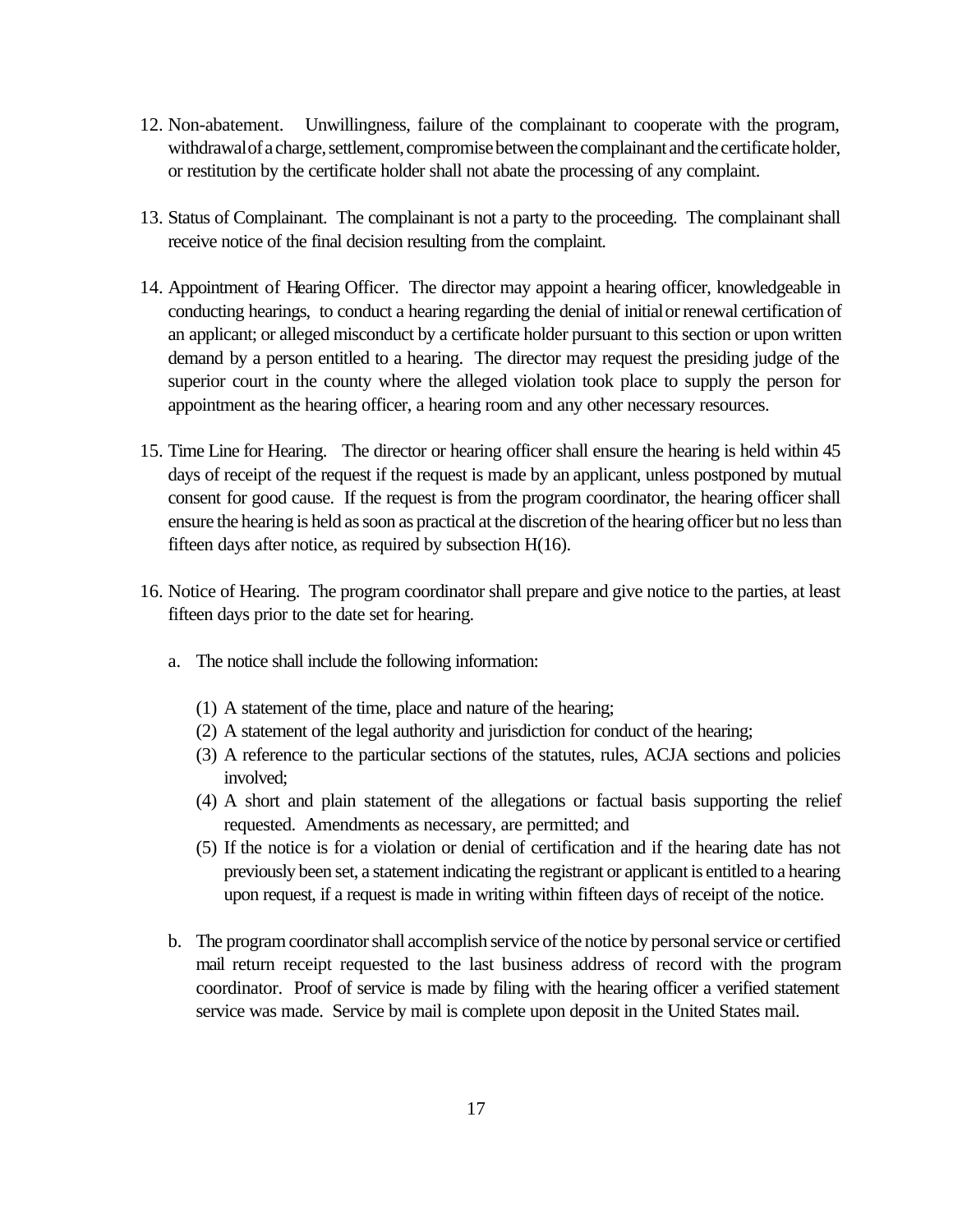- c. If a party is represented by an attorney, the program coordinator shall make service upon the attorney.
- 17. Filings, Answers and Pleadings.
	- a. Parties shall file answers to the notices within ten days after the date the notice is served, unless otherwise ordered by the hearing officer. Answers shall comply with the Arizona Rules of Civil Procedure. If a party fails to file an answer within the time provided, the person is in default and the hearing officer may determine the proceedings against the party and admit one or more of the assertions contained in the notice. The hearing officer shall determine any defenses not raised in the answer are waived.
	- b. Parties shall file all motions at least five days prior to the scheduled hearing date, unless otherwise ordered by the hearing officer.
	- c. Parties shall file responses to motions within five days of the filing of the motion.
	- d. Copies of all filings shall be delivered to the executive office of the AOC, hearing officer, and all parties to the proceeding.
- 18. Discovery.
	- a. No discovery is permitted, except as provided in this section, unless mutually agreed to by the parties or permitted by the hearing officer.
	- b. The hearing officer, upon written request, shall order a party to allow the requesting party to have a reasonable opportunity to inspect and copy, at the requesting party's expense, admissible documentary evidence or documents reasonably calculated to lead to admissible evidence prior to a hearing, provided the evidence is not privileged.
	- c. The hearing officer, on the hearing officer's motion or upon request, may require, prior to hearing, the disclosure of documentary evidence intended for use at the hearing, provided the evidence is not privileged.
	- d. Parties may take depositions for use as evidence of witnesses who cannot be subpoenaed or are otherwise unable to attend the hearing. In order to take a deposition, a party shall file with the hearing officer a written motion, with copies to all parties, setting forth the name and address of the witness, subject matter of the deposition, documents, if any, the parties are seeking for production, time and place proposed for the deposition and justification for the deposition.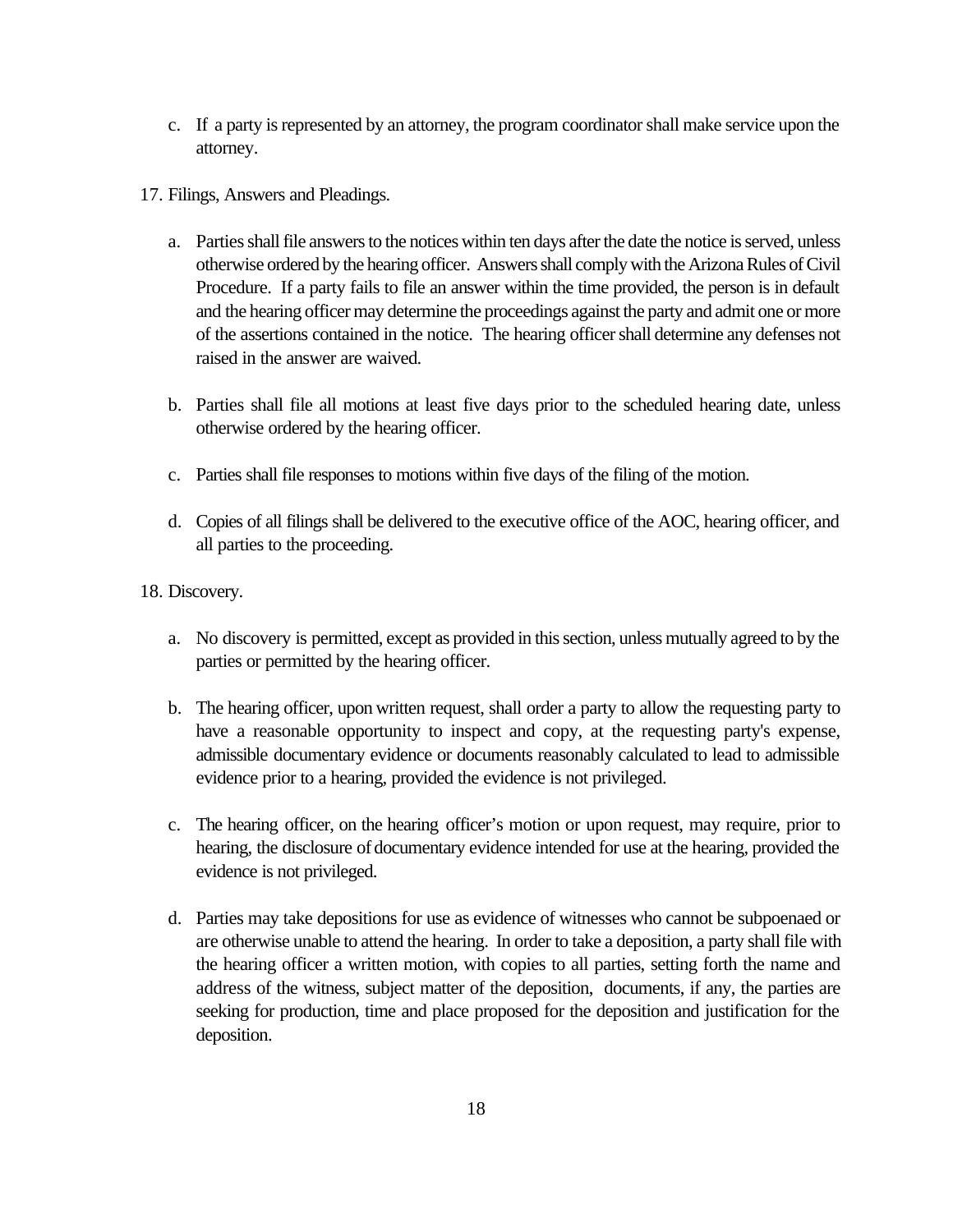- e. Parties shall file responses to requests for depositions, including motions to quash, within five days after the filing of the request for deposition.
- f. If a deposition is permitted, the hearing officer shall issue a subpoena and written order. The subpoena and order shall identify the person to be deposed, scope of testimony to be taken, documents, if any, to be produced and the time and place of the deposition. The party requesting the deposition shall arrange for service of the subpoena and order with service on all parties five days before the time fixed for taking the deposition unless, for good cause shown, the time is shortened by the hearing officer.
- 19. Subpoena.
	- a. For the purpose of an investigation or hearing, the director or a hearing officer may subpoena witnesses or documentary evidence, administer oaths and examine under oath any individual relative to the subject of any hearing or investigation.
	- b. If a person fails to obey a subpoena served in accordance with the provisions of this section, the director or hearing officer may forward a report of the disobedience, together with a copy of the subpoena and proof of service, to the superior court and request the superior court judge issue an order requiring the appearance by a person or the production of documents, or both. The superior court may treat the failure to obey the order as contempt of court and may impose penalties as though the person had disobeyed a subpoena issued by the court.
	- c. Subpoenas shall be issued and served in the same manner as provided by the Arizona Rules of Civil Procedure. An employee of the court or any other person as designated by the Arizona Rules of Civil Procedure may serve the subpoena.
- 20. Prehearing Conference. The hearing officer may order a pre-hearing conference at the request of any party or on the hearing officer's own initiative. The purpose of the conference is to consider any or all of the following actions:
	- a. To reduce or simplify the issues for adjudication;
	- b. To dispose of preliminary legal issues, including ruling on pre-hearing motions;
	- c. To stipulate to the admission of evidence, facts and legal conclusions not contested;
	- d. To identify witnesses; and
	- e. To consider any other matters to aid in the expeditious conduct of the hearing.
- 21. Procedure at Hearings.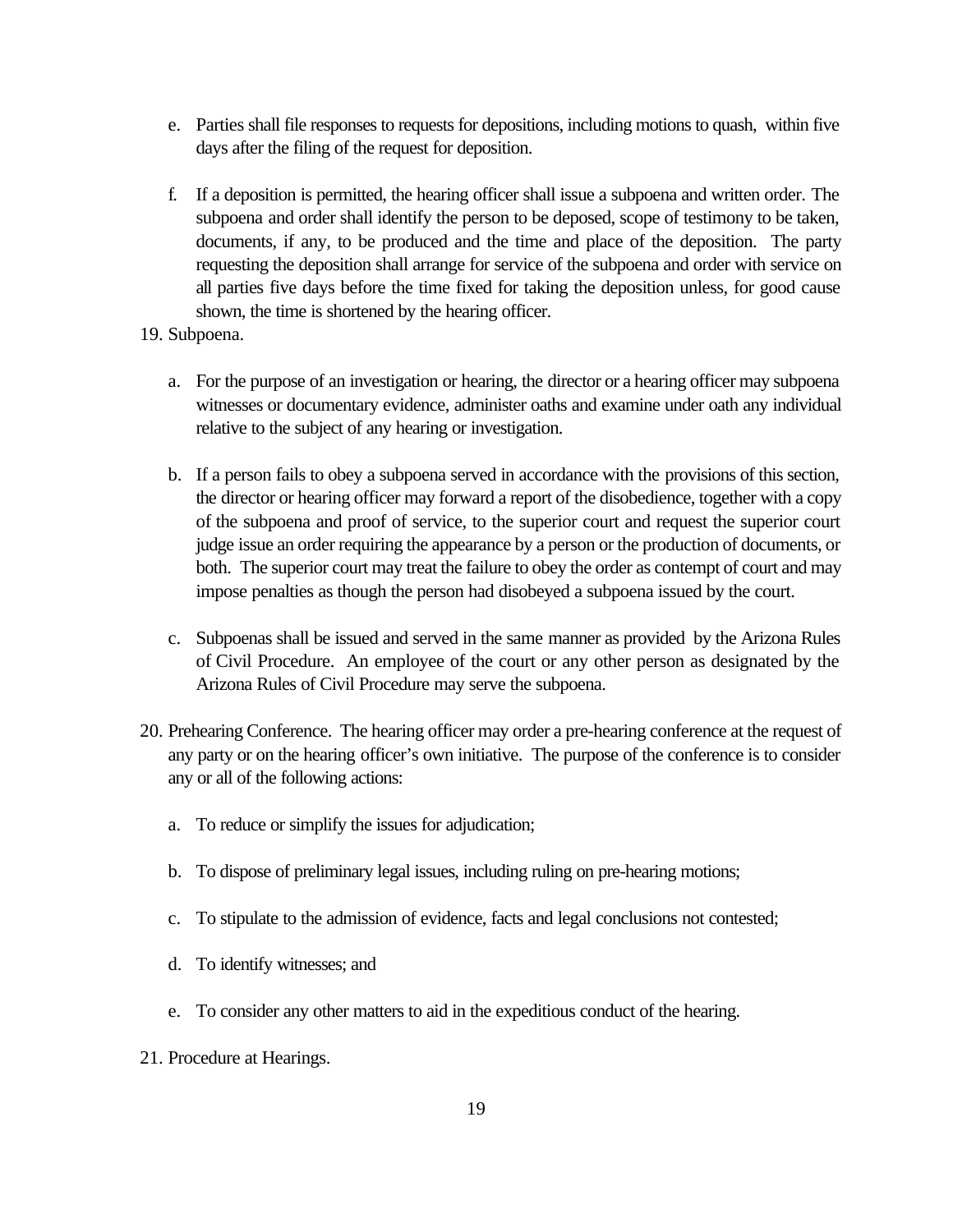- a. The hearing officer shall preside over the hearing. The hearing officer has the authority to decide all motions, conduct pre-hearing conferences, determine the order of proof and manner of presentation of other evidence, issue subpoenas, place witnesses under oath, recess or adjourn the hearing and prescribe and enforce general rules of conduct and decorum. Informal disposition may be made of any case by stipulation, agreed settlement, consent order or default.
- b. Rights of Parties and Other Persons at a Hearing. At a hearing:
	- (1) A party is entitled to enter an appearance, introduce evidence, examine and cross-examine witnesses, make arguments and generally participate in the conduct of the proceeding.
	- (2) Any person may represent themselves or appear through counsel. An attorney who intends to appear on behalf of a party shall promptly notify the hearing officer and the program coordinator providing the name, address and telephone number of the party represented and the name, address and telephone number of the attorney. A corporate officer or principal may represent a business entity in any proceeding under this section.
	- (3) All persons appearing before a hearing officer in any proceeding shall conform to the conduct expected in the superior court.
- c. Conduct of Hearing.
	- (1) The hearing officer may conduct a hearing in an informal manner and without adherence to the rules of pleading or evidence. The hearing officer may question witnesses and shall require any evidence supporting a decision is substantial, reliable and probative and shall exclude irrelevant, immaterial or unduly repetitious evidence. There is no right to a jury. All hearings are open to the public and shall conform with the provisions of ACJA §1-202: Public Meetings. The hearing officer may close the hearing for executive session, pursuant to ACJA §1-202(C)(5).
	- (2) The hearing officer shall require all testimony considered is under oath or affirmation, except matters of which judicial notice is taken or entered by stipulation. The hearing officer may administer oaths and affirmations.
	- (3) In all matters brought at the request of the program, evidence in support of the program's action is presented first and carries the burden of proof. In matters brought at the request of someone other than the program, including requests for hearing on the denial of initial certification, renewal of certification or disciplinary matters, the person seeking the hearing shall present first and carries the burden of proof.
- d. Record of Hearing.
	- (1) The hearing officer shall ensure the oral proceedings, or any part of the oral proceedings,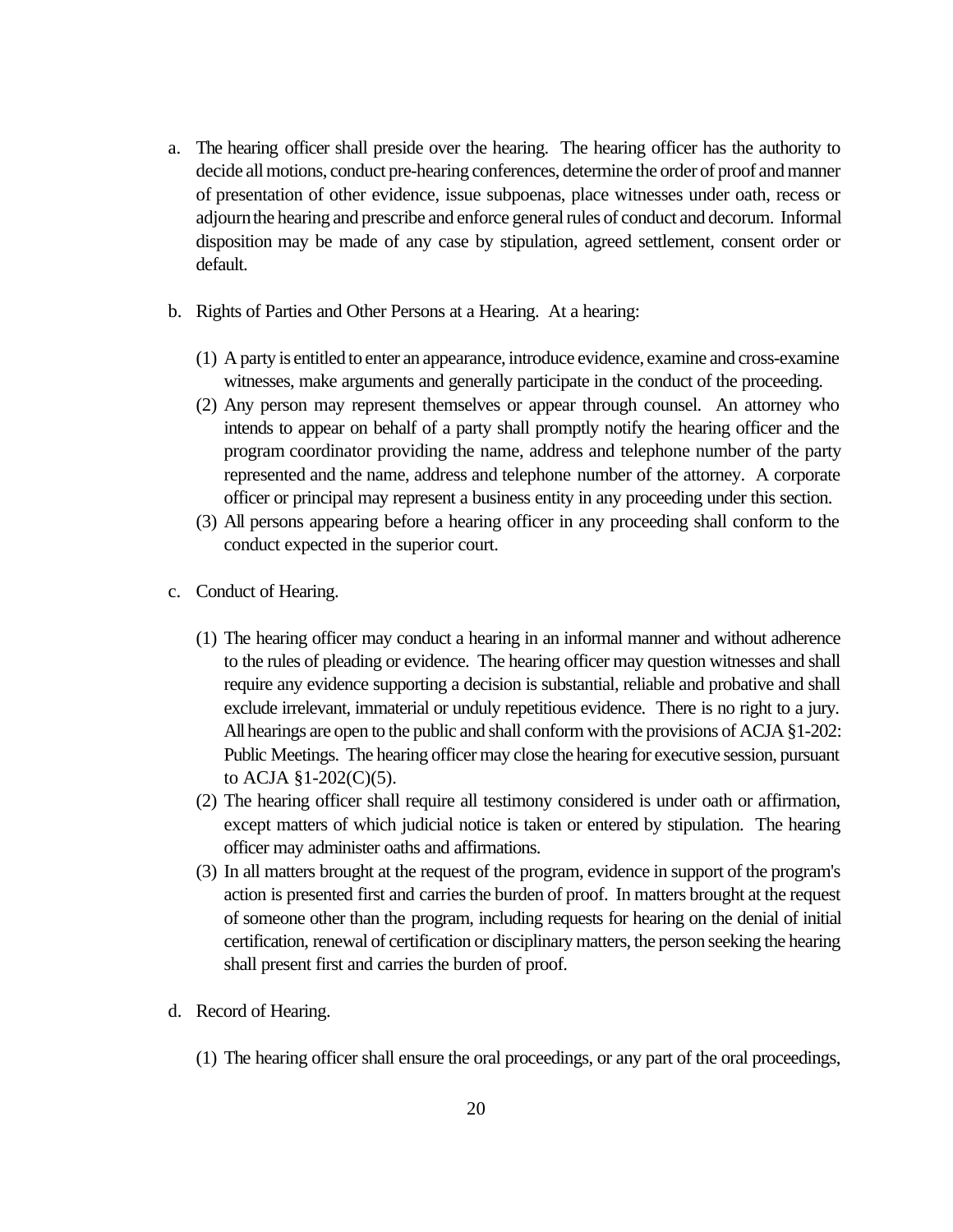are electronically recorded and on request of any party are transcribed. The party making the request shall pay the cost of the transcript.

- (2) A certified court reporter shall make a full stenographic record of the proceedings if requested by a party within five days prior to a hearing and upon order of the hearing officer. The requesting party shall pay the cost of the transcript. The hearing officer may require prepayment or a monetary deposit to cover the cost of the transcript. If transcribed, the record is a part of the court's record of the hearing and any other party having a direct interest shall receive a copy of the stenographic record at the request and expense of the requesting party. If no request is made for a stenographic record, the hearing officer shall ensure the proceedings are recorded as described in subsection  $H(21)(d)(1)$ .
- 22. Recommendations of Hearing Officer. The hearing officer shall, within 30 days of the closing of the record of a hearing, prepare written recommendations and deliver the recommendations to the director. The recommendations shall include findings of fact, based on a preponderance of the evidence and conclusions of law, separately stated.
- 23. Rehearing. The hearing officer may grant a rehearing or reargument of the matters involved in the hearing upon written request of a party to a hearing. The requesting party shall file the written request with the hearing officer and the executive office of the AOC, within fifteen days after any order made pursuant to the hearing was mailed or delivered to the person entitled to receive the order. The hearing officer shall make the decision to grant or deny the request within 30 days of the date of filing of the request. The requesting party shall base the request for rehearing or review on one or more of the grounds listed in Rule 59, Arizona Rules of Civil Procedure, which materially affected the rights of a party and shall conform to the requirements of Rule 59. The hearing officer shall allow any party served with a request for rehearing to file a response within fifteen days of service.
- 24. Possible Actions for Resolution of a Complaint.
	- a. Upon completion of an investigation concerning alleged misconduct by a certificate holder, which may or may not include informal or formal disciplinary proceedings or a hearing, in addition to any sanctions specified in the program specific section, the director shall do one or more of the following:
		- (1) Determine no violation exists and dismiss the complaint;
		- (2) Refer the complaint to another entity with jurisdiction;
		- (3) Order the program coordinator and program staff to conduct further investigation;
		- (4) Direct the program coordinator to issue an advisory letter, if the director believes, as a result of information obtained during an investigation that further instances or continuation of the behavior by the certificate holder may result in future disciplinary action against the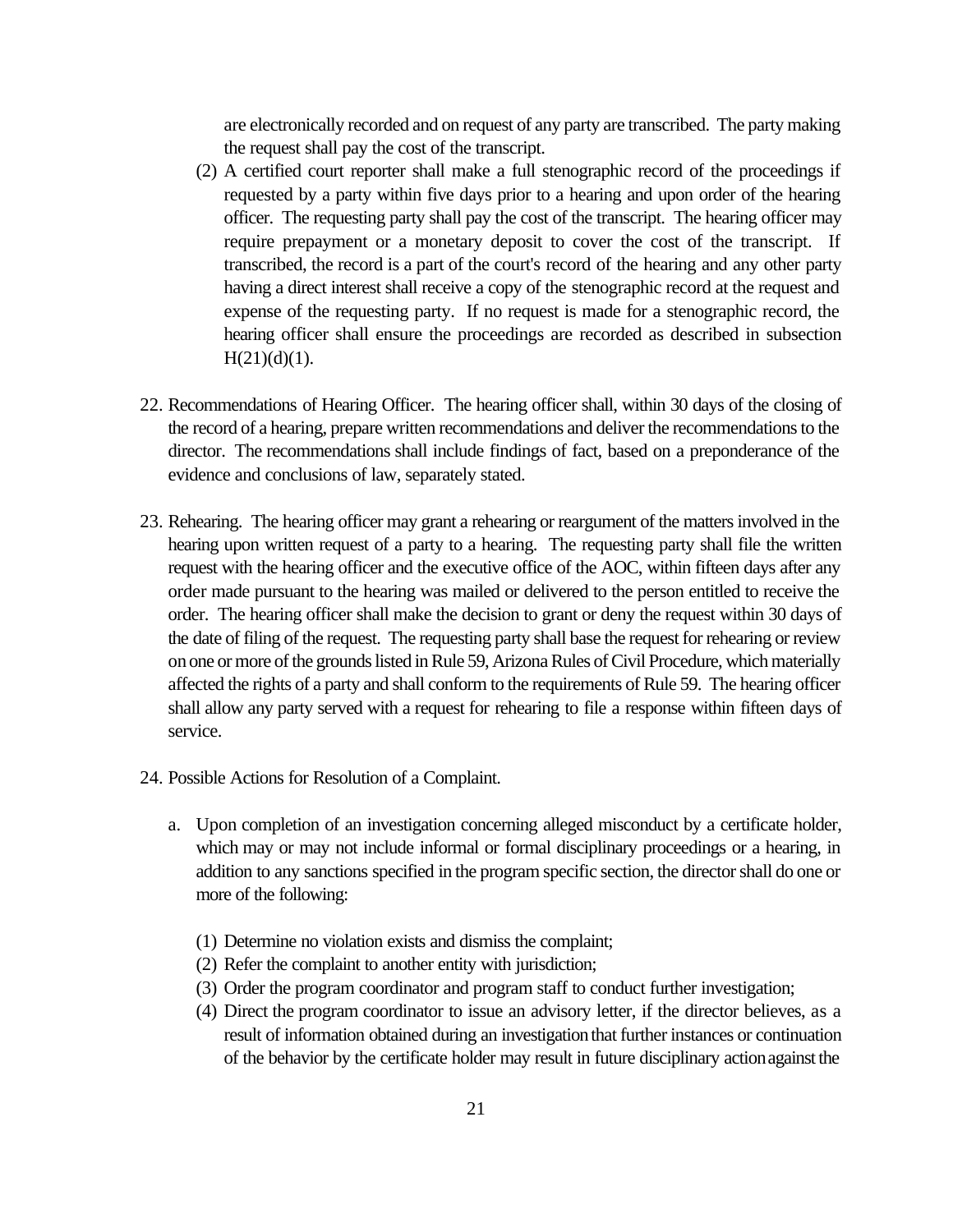certificate holder. The advisory letter shall remind the certificate holder of the obligations of certification or give instructions designed to assist the certificate holder in improving or modifying behaviors or procedures.

- (5) Make a finding the certificate holder has violated any of the provisions of subsection  $H(1)(b)$  and order that emergency summary suspension is necessary, pursuant to subsection H(5):
- (6) Make a finding the certificate holder has violated any of the provisions of subsection H(1)(b) and issue an order imposing any or a combination of the following informal or formal sanctions:
	- (a) Issue a letter of concern;
	- (b) Issue a censure;
	- (c) Resolve the violation by consent order or other negotiated settlement between the parties;
	- (d) Place restrictions on a certificate with specified conditions;
	- (e) Place the certificate holder on probation for a specified period of time;
	- (f) Mandate additional training for the certificate holder;
	- (g) Issue cease and desist orders;
	- (h) Order suspension of certification;
	- (i) Order revocation of certification;
	- (j) Assess costs associated with these activities; or
	- (k) Impose civil penalties associated with these activities.
- b. The following provisions apply to the actions specified in subsection  $H(24)(a)$ :
	- (1) An advisory letter is not a form of discipline, is not an informal or formal sanction; is not appealable and is confidential. A certificate holder may file a response with the director within fifteen days after receipt of an advisory letter.
	- (2) An informal disciplinary proceeding may result in imposition of sanctions, but the sanction may not be a censure, restrictions on a certificate, probation, suspension or revocation of the certificate;
	- (3) A letter of concern is an informal sanction;
	- (4) Sanctions resulting from informal disciplinary proceedings are not appealable and are not confidential;
	- (5) Informal discipline may be imposed in combination with formal discipline; and
	- (6) The program coordinator shall provide written notice of the action by the director to the complainant, certificate holder and the parties, as applicable, pursuant to subsections H(24) and H(25).
- 25. Decisions and Orders. The director shall make the final decision or order in writing and shall include findings of fact and conclusions of law, separately stated. The director shall make findings of fact by a preponderance of the evidence, based exclusively on the evidence and on matters